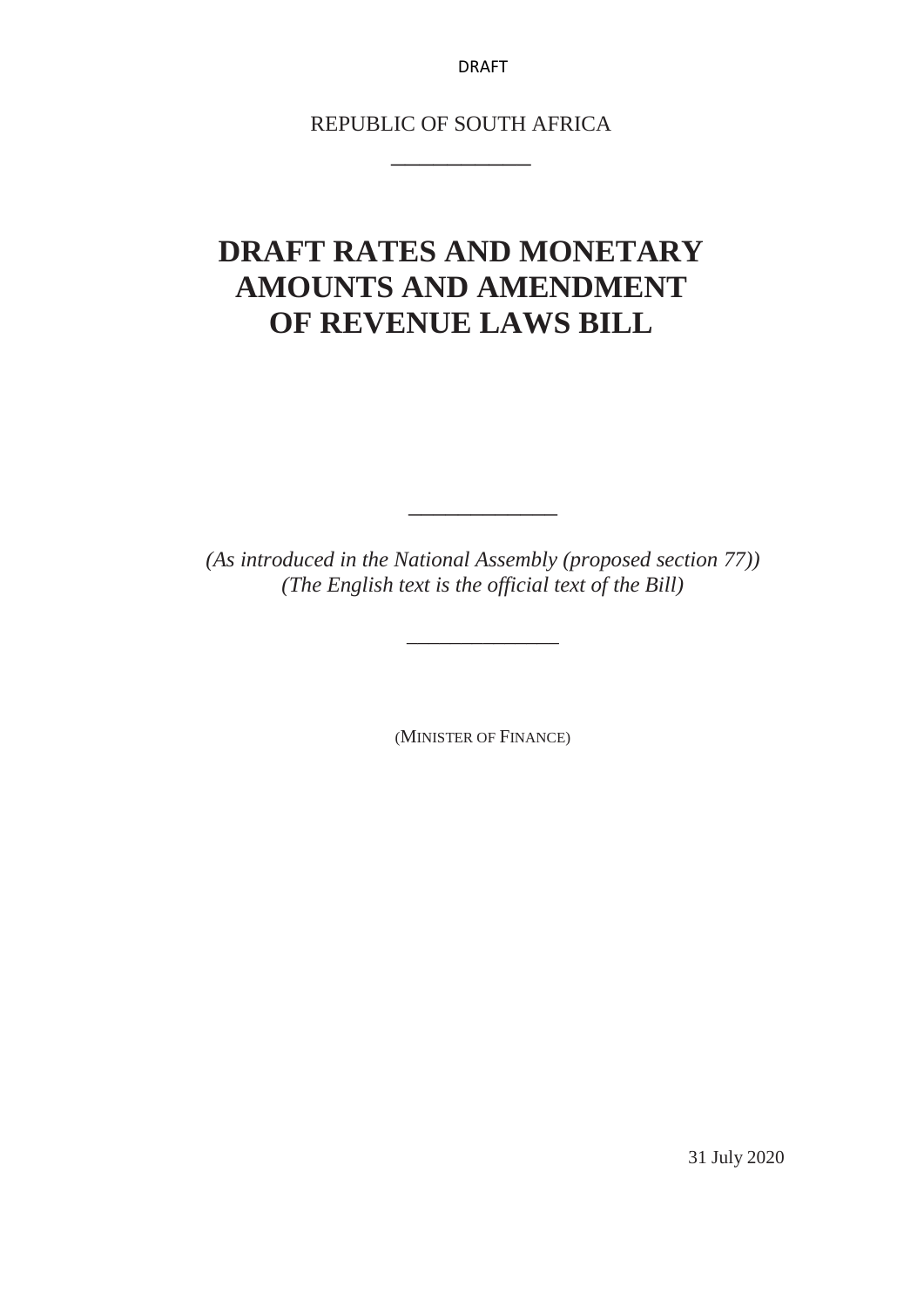## **GENERAL EXPLANATORY NOTE:**

- **[ ]** Words in bold type in square brackets indicate omissions from existing enactments.
	- Words underlined with a solid line indicate insertions in existing enactments.

# **BILL**

**To fix the rates of normal tax; to amend the Transfer Duty Act, 1949; so as to amend transfer duty monetary thresholds; to amend the Income Tax Act, 1962, so as to amend rates of tax and monetary amounts; to amend the Customs and Excise Act, 1964, so as to amend rates of duty in Schedule 1 to that Act; to insert new tariff items; to delete tariff items; to delete rebate items; to insert rebate items; and to provide for matters connected therewith.**

E IT ENACTED by the Parliament of the Republic of South Africa, as follows:— B

**Amendment of section 2 of Act 40 of 1949, as amended by section 1 of Act 59 of 1951, section 1 of Act 31 of 1953, section 1 of Act 32 of 1954, section 2 of Act 77 of 1964, section 1 of Act 56 of 1966, section 2 of Act 66 of 1973, section 3 of Act 88 of 1974, section 5 of Act 106 of 1980, section 3 of Act 87 of 1988, section 2 of Act 136 of 1992, section 3 of Act 97 of 1993, section 1 of Act 37 of 1995, section 9 of Act 37 of 1996, section 2 of Act 32 of 1999, section 2 of Act 30 of 2002, section 31 of Act 12 of 2003, section 1 of Act 16 of 2004, section 1 of Act 9 of 2005, section 1 of Act 31 of 2005, section 14 of Act 9 of 2006 section 2 of Act 18 of 2009, section 2 of Act 24 of 2011, section 2 of Act 13 of 2015 and section 2 of Act 13 of 2016 and section 2 of Act 14 of 2017**

**1.** (1) Section 2 of the Transfer Duty Act, 1949, is hereby amended by the substitution in subsection  $(1)(b)$  for subparagraphs (i) to (vi) of the following subparagraphs:

"(i) 0 per cent of so much of the said value or the said amount, as the case may be, as does not exceed **[R900 000]** R1 million;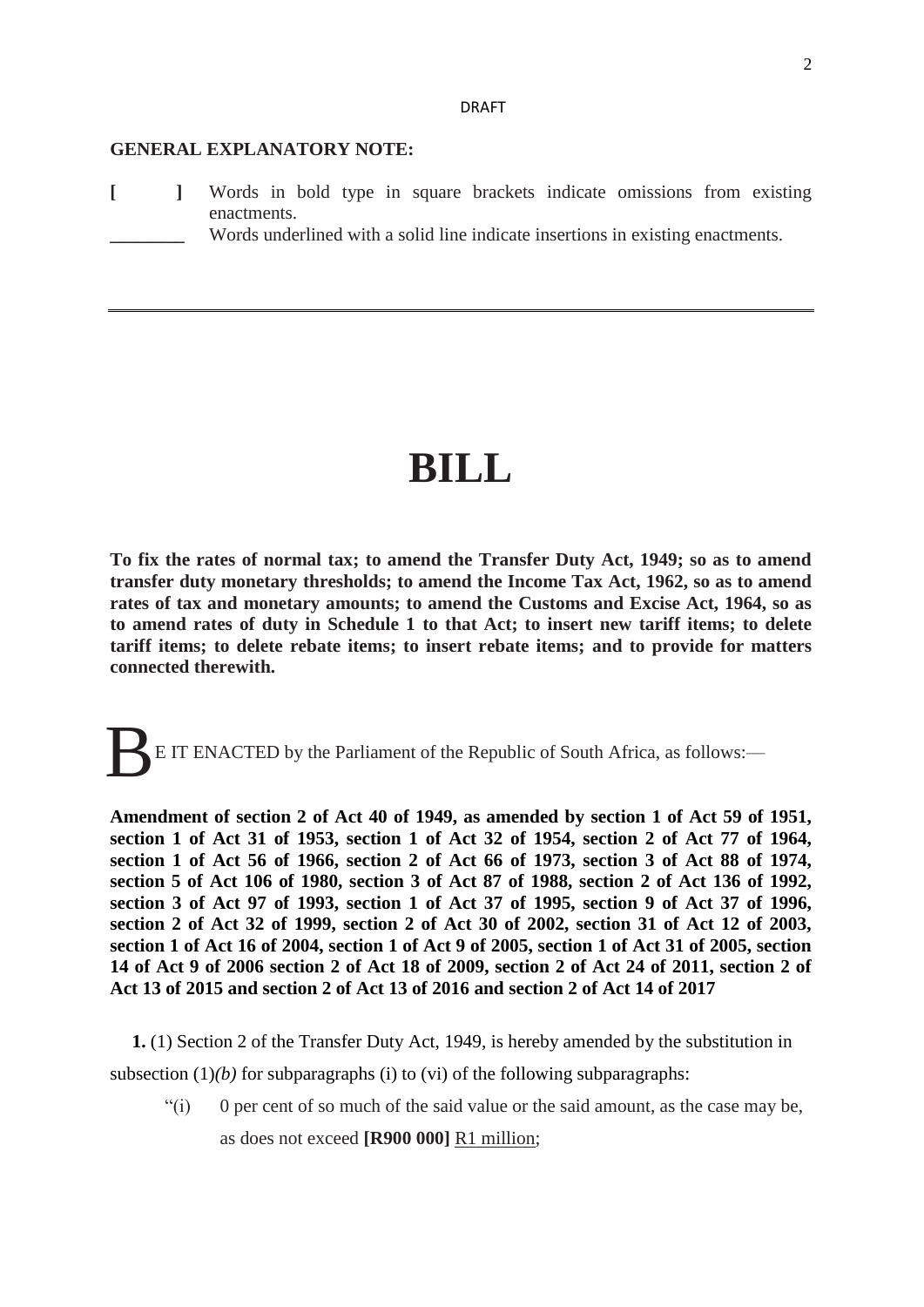- (ii) 3 per cent of so much of the said value or the said amount, as the case may be, as exceeds **[R900 000]** R1 million but does not exceed **[R1,25 million]** R1,375 million.
- (iii) 6 per cent of so much of the said value or the said amount, as the case may be, as exceeds **[R1,25 million]** R1,375 million but does not exceed **[R1, 75 million]** R1, 925 million;
- (iv) 8 per cent of so much of the said value or the said amount, as the case may be, as exceeds **R1, 75 million]** R1, 925 million but does not exceed **[R2,25 million]** R2, 475 million;
- (v) 11 per cent of so much of the said value or the said amount, as the case may be, as exceeds **[R2,25 million]** R2, 475 million but does not exceed **[R10 million]** R11 million; and
- (vi) 13 per cent of so much of the said value or the said amount, as the case may be, as exceeds **[R10 million]** R11 million.".

(2) Subsection (1) is deemed to have come into operation on 1 March 2020 and applies in respect of property acquired or interest or restriction in any property renounced on or after that date

## **Fixing of rates of normal tax**

**.**

**2.** (1) The rates of tax fixed by Parliament in terms of section 5(2) of the Income Tax Act, 1962, are set out in paragraphs 1 to 8 of Schedule I.

(2) Subject to subsection (4), the rates of tax referred to in subsection (1) apply in respect of—

- *(a)* any person (other than a company or a trust other than a special trust) for any year of assessment commencing on or after 1 March 2020;
- *(b)* any company for any year of assessment ending on or after 1 April 2020; and
- *(c)* any trust (other than a special trust) for any year of assessment commencing on or after 1 March 2020.

**Amendment of section 6 of Act 58 of 1962, as amended by section 4 of Act 90 of 1962, section 3 of Act 6 of 1963, section 5 of Act 72 of 1963, section 8 of Act 55 of 1966, section 7 of Act 95 of 1967, section 7 of Act 76 of 1968, section 8 of Act 89 of 1969, section 7 of Act 88 of 1971, section 5 of Act 104 of 1980, section 5 of Act 96 of 1981, section 5 of Act 91 of 1982, section 4 of Act 94 of 1983, section 4 of Act 121 of 1984, section 3 of Act 96 of**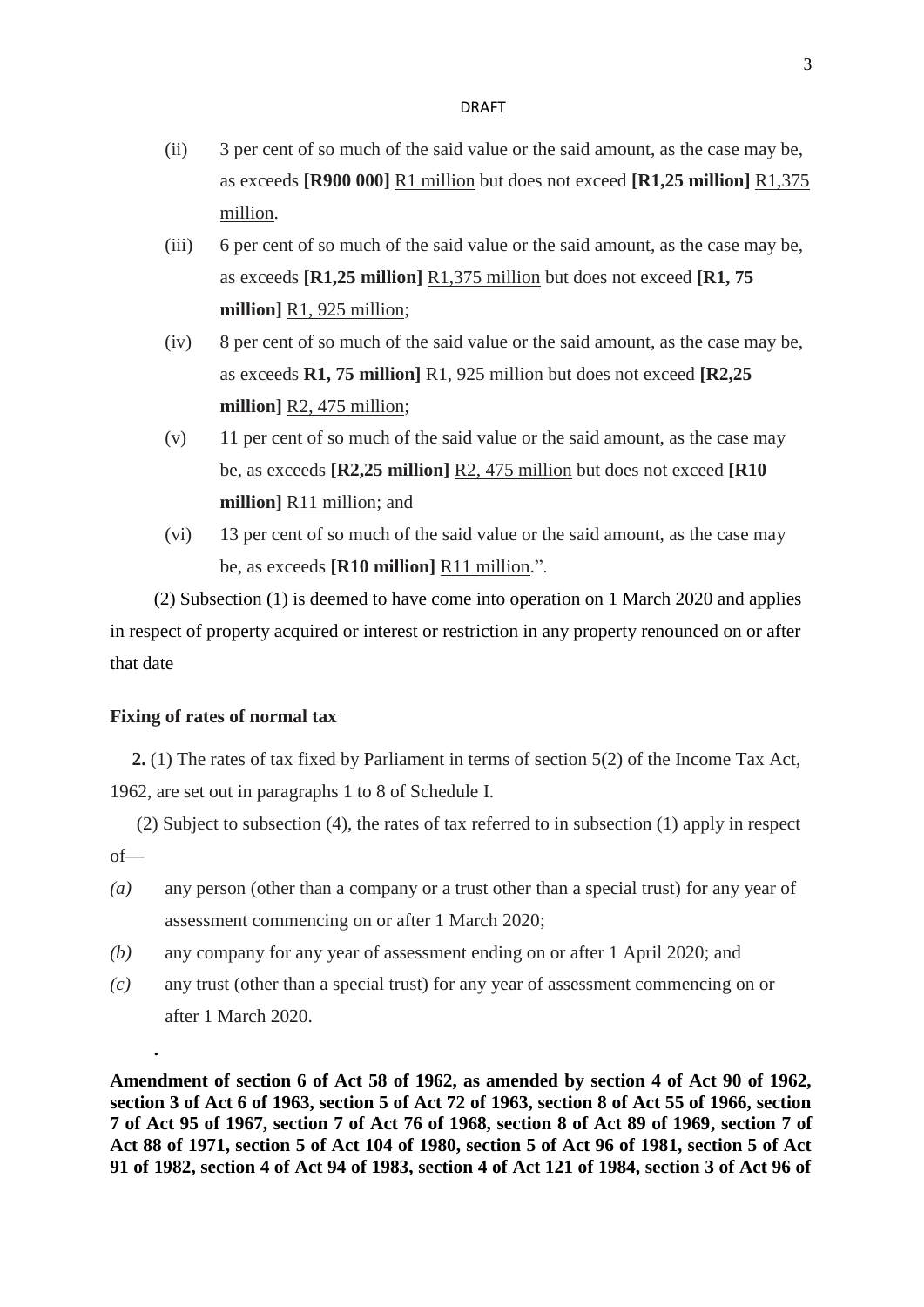**1985, section 4 of Act 85 of 1987, section 4 of Act 90 of 1988, section 4 of Act 70 of 1989, section 3 of Act 101 of 1990, section 4 of Act 129 of 1991, section 4 of Act 141 of 1992, section 5 of Act 21 of 1995, section 4 of Act 36 of 1996, section 3 of Act 28 of 1997, section 22 of Act 30 of 1998, section 5 of Act 32 of 1999, section 15 of Act 30 of 2000, section 6 of Act 19 of 2001, section 11 of Act 30 of 2002, section 35 of Act 12 of 2003, section 6 of Act 16 of 2004, section 3 of Act 9 of 2005, section 7 of Act 31 of 2005, section 20 of Act 9 of 2006, section 5 of Act 8 of 2007, section 1 of Act 3 of 2008, section 7 of Act 60 of 2008, section 6 of Act 17 of 2009, section 8 of Act 7 of 2010, sections 6 and 9 of Act 24 of 2011, section 2 of Act 13 of 2012, section 4 of Act 23 of 2013, section 3 of Act 42 of 2014, section 4 of Act 13 of 2015, section 4 of Act 25 of 2015, section 5 of Act 13 of 2016, section 4 of Act 14 of 2017, section 3 of Act 21 of 2018 and section 2 of Act 32 of 2019**

**3.** (1) Section 6 of the Income Tax Act, 1962, is hereby amended by the substitution in

subsection (2) for paragraphs *(a)*, *(b)* and *(c)* of the following paragraphs, respectively:

- "(a) a primary rebate, an amount of  $\left[\mathbf{R14}\,220\right]\,\mathbf{R14}\,958;$
- *(b)* a secondary rebate, if the taxpayer was or, had he or she lived, would have been 65 years of age or older on the last day of the year of assessment, an amount of **[R7 794]** R8 199; and
- *(c)* a tertiary rebate if the taxpayer was or, had he or she lived, would have been 75 years of age or older on the last day of the year of assessment, an amount of **[R2 601]** R2 736.".

(2) Subsection (1) is deemed to have come into operation on 1 March 2020 and applies in respect of years of assessment commencing on or after that date.

## **Amendment of section 6A of Act 58 of 1962, as inserted by section 10 of Act 24 of 2011 and amended by section 3 of Act 13 of 2012, section 6 of Act 22 of 2012, section 5 of Act 23 of 2013, sections 6 and 7 of Act 31 of 2013, section 4 of Act 42 of 2014, section 5 of Act 13 of 2015, section 6 of Act 13 of 2016, section 5 of Act 14 of 2017 and section 4 of Act 21 of 2018**

**4.** (1) Section 6A of the Income Tax Act, 1962, is hereby amended by the substitution in subsection  $(2)(b)$  for subparagraphs  $(i)$ ,  $(ii)$  and  $(iii)$  of the following subparagraphs, respectively:

- "(i) **[R310]** R319, in respect of benefits to the person;
- (ii) **[R620]** R638, in respect of benefits to the person and one dependant; or
- (iii) **[R620]** R638, in respect of benefits to the person and one dependant, plus **[R209]**  R215, in respect of benefits to each additional dependant,".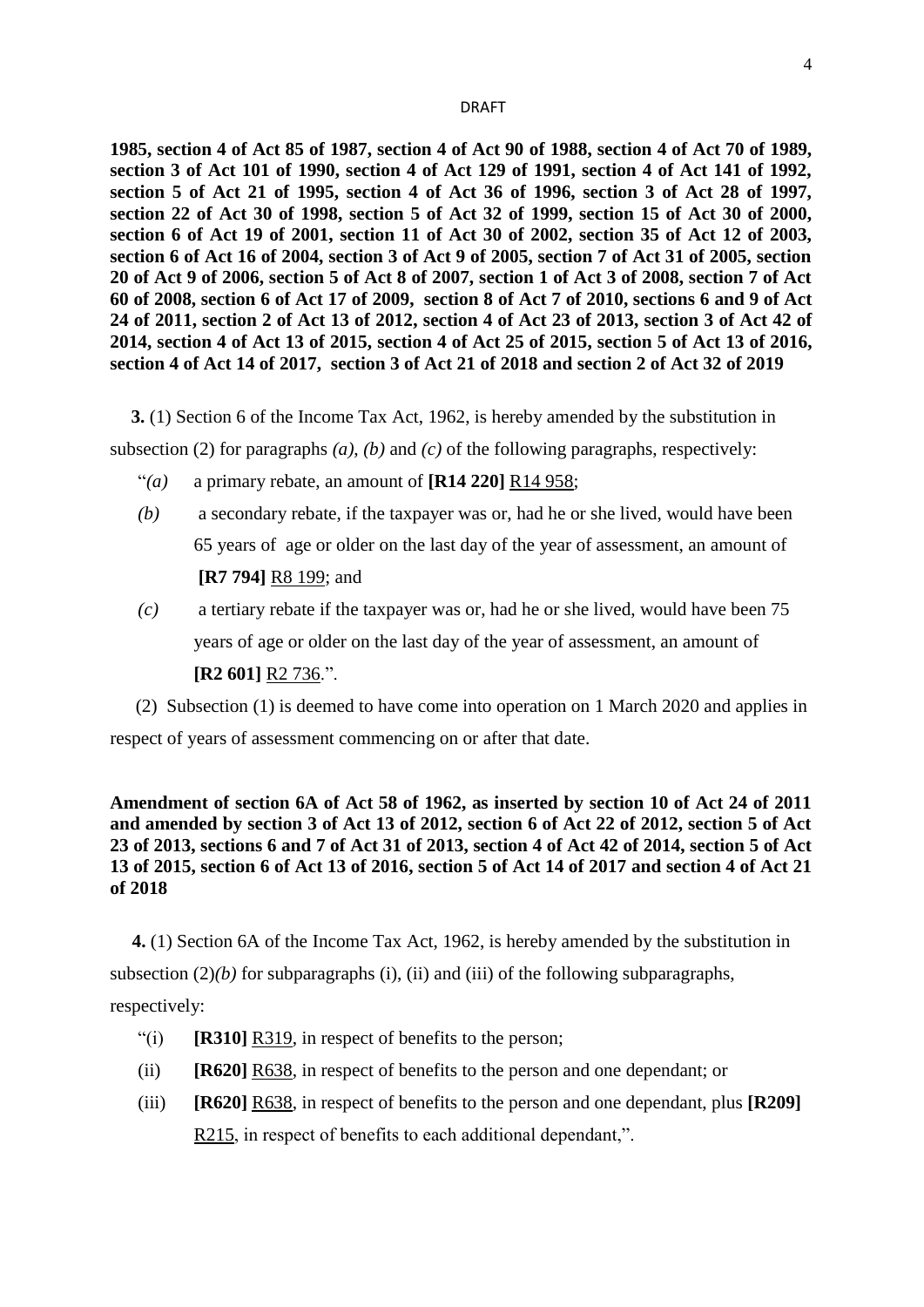(2) Subsection (1) is deemed to have come into operation on 1 March 2020 and applies in respect of years of assessment commencing on or after that date.

**Amendment of section 8 of Act 58 of 1962, as amended by section 6 of Act 90 of 1962, section 6 of Act 90 of 1964, section 9 of Act 88 of 1965, section 10 of Act 55 of 1966, section 10 of Act 89 of 1969, section 6 of Act 90 of 1972, section 8 of Act 85 of 1974, section 7 of Act 69 of 1975, section 7 of Act 113 of 1977, section 8 of Act 94 of 1983, section 5 of Act 121 of 1984, section 4 of Act 96 of 1985, section 5 of Act 65 of 1986, section 6 of Act 85 of 1987, section 6 of Act 90 of 1988, section 5 of Act 101 of 1990, section 9 of Act 129 of 1991, section 6 of Act 141 of 1992, section 4 of Act 113 of 1993, section 6 of Act 21 of 1994, section 8 of Act 21 of 1995, section 6 of Act 36 of 1996, section 6 of Act 28 of 1997, section 24 of Act 30 of 1998, section 14 of Act 53 of 1999, section 17 of Act 30 of 2000, section 6 of Act 59 of 2000, section 7 of Act 19 of 2001, section 21 of Act 60 of 2001, section 12 of Act 30 of 2002, section 11 of Act 74 of 2002, section 18 of Act 45 of 2003, section 6 of Act 32 of 2004, section 4 of Act 9 of 2005, section 21 of Act 9 of 2006, section 5 of Act 20 of 2006, section 6 of Act 8 of 2007, section 9 of Act 35 of 2007, sections 1 and 5 of Act 3 of 2008, section 9 of Act 60 of 2008, section 11 of Act 17 of 2009, section 10 of Act 7 of 2010, section 16 of Act 24 of 2011, section 271 of Act 28 of 2011, read with paragraph 30 of Schedule 1 to that Act, section 9 of Act 22 of 2012, section 9 of Act 31 of 2013, section 5 of Act 42 of 2014, section 5 of Act 43 of 2014, section 8 of Act 25 of 2015 and section 6 of Act 14 of 2017**

**5.** (1) Section 8 of the Income Tax Act, 1962, is hereby amended by the substitution in subsection (1)*(b)*(iiiA)*(bb)* for subitems (A) and (B) of the following subitems respectively:

- $<sup>4</sup>(A)$  the wear and tear of that vehicle must be determined over a period of seven years</sup> from the date of original acquisition by that recipient and the cost of the vehicle must for this purpose be limited to **[R595 000]** R665 000, or such other amount determined by the Minister by notice in the Gazette; and
- (B) the finance charges in respect of any debt incurred in respect of the purchase of that vehicle must be limited to an amount which would have been incurred had the original debt been **[R595 000]** R665 000, or such other amount determined by the Minister in terms of subitem  $(A)$ ;".

(2) Subsection (1) is deemed to have come into operation on 1 March 2020 and applies in respect of years of assessment commencing on or after that date.

**Amendment of section 10 of Act 58 of 1962, as amended by section 8 of Act 90 of 1962, section 7 of Act 72 of 1963, section 8 of Act 90 of 1964, section 10 of Act 88 of 1965, section 11 of Act 55 of 1966, section 10 of Act 95 of 1967, section 8 of Act 76 of 1968, section 13 of Act 89 of 1969, section 9 of Act 52 of 1970, section 9 of Act 88 of 1971, section 7 of Act 90 of 1972, section 7 of Act 65 of 1973, section 10 of Act 85 of 1974, section 8 of Act 69 of 1975, section 9 of Act 103 of 1976, section 8 of Act 113 of 1977, section 4 of Act 101 of 1978, section 7 of Act 104 of 1979,**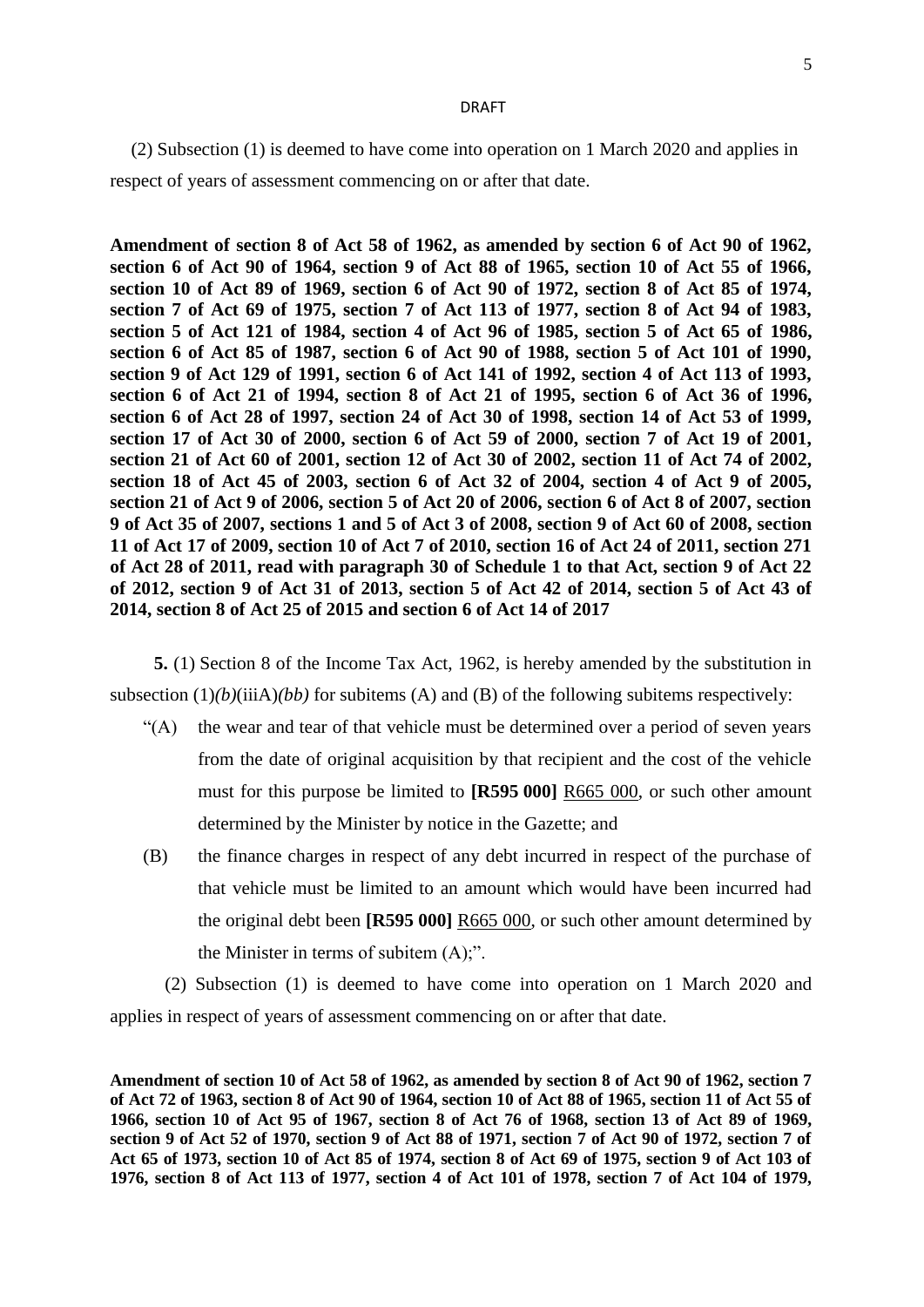**section 7 of Act 104 of 1980, section 8 of Act 96 of 1981, section 6 of Act 91 of 1982, section 9 of Act 94 of 1983, section 10 of Act 121 of 1984, section 6 of Act 96 of 1985, section 7 of Act 65 of 1986, section 3 of Act 108 of 1986, section 9 of Act 85 of 1987, section 7 of Act 90 of 1988, section 36 of Act 9 of 1989, section 7 of Act 70 of 1989, section 10 of Act 101 of 1990, section 12 of Act 129 of 1991, section 10 of Act 141 of 1992, section 7 of Act 113 of 1993, section 4 of Act 140 of 1993, section 9 of Act 21 of 1994, section 10 of Act 21 of 1995, section 8 of Act 36 of 1996, section 9 of Act 46 of 1996, section 1 of Act 49 of 1996, section 10 of Act 28 of 1997, section 29 of Act 30 of 1998, section 18 of Act 53 of 1999, section 21 of Act 30 of 2000, section 13 of Act 59 of 2000, sections 9 and 78 of Act 19 of 2001, section 26 of Act 60 of 2001, section 13 of Act 30 of 2002, section 18 of Act 74 of 2002, section 36 of Act 12 of 2003, section 26 of Act 45 of 2003, sections 8 and 62 of Act 16 of 2004, section 14 of Act 32 of 2004, section 5 of Act 9 of 2005, section 16 of Act 31 of 2005, section 23 of Act 9 of 2006, sections 10 and 101 of Act 20 of 2006, sections 2, 10, 88 and 97 of Act 8 of 2007, section 2 of Act 9 of 2007, section 16 of Act 35 of 2007, sections 1 and 9 of Act 3 of 2008, section 2 of Act 4 of 2008, section 16 of Act 60 of 2008, sections 13 and 95 of Act 17 of 2009, section 18 of Act 7 of 2010, sections 28 and 160 of Act 24 of 2011, section 271 of Act 28 of 2011, read with item 31 of Schedule 1 to that Act, sections 19, 144, 157 and 166 of Act 22 of 2012, section 23 of Act 31 of 2013, section 14 of Act 43 of 2014, section 16 of Act 25 of 2015, section 23 of Act 15 of 2016, section 16 of Act 17 of 2017 section 22 of Act 23 of 2018 and section 13 of Act 34 of 2019**

**6.** (1) Section 10 of the Income Tax Act, 1962, is hereby amended by the substitution in paragraph *(o)*(i) for the words preceding item *(aa)* of the following words:

"to the extent to which that remuneration does not exceed **[one]** 1, 25 million Rand in respect of a year of assessment and is received by or accrues to any employee during any year of assessment by way of any salary, leave pay, wage, overtime pay, bonus, gratuity, commission, fee, emolument or allowance, including any amount referred to in paragraph (*i*) of the definition of gross income in section 1 or an amount referred to in section 8, 8B or 8C, in respect of services rendered outside the Republic by that employee for or on behalf of any employer, if that employee was outside the Republic—".

(2) Subsection (1) is deemed to have come into operation on 1 March 2020 and applies in respect of years of assessment commencing on or after that date.

## **Amendment of section 12T of Act 58 of 1962, as amended by section 29 of Act 25 of 2015**

**7.** (1) Section 12T of the Income Tax Act, 1962 is hereby amended—

- *(a)* by the substitution in subsection (4) for paragraph *(a)* of the following paragraph:
	- "*(a)* limited to an amount of **[R33 000]** R36 000 in aggregate during any year of assessment;";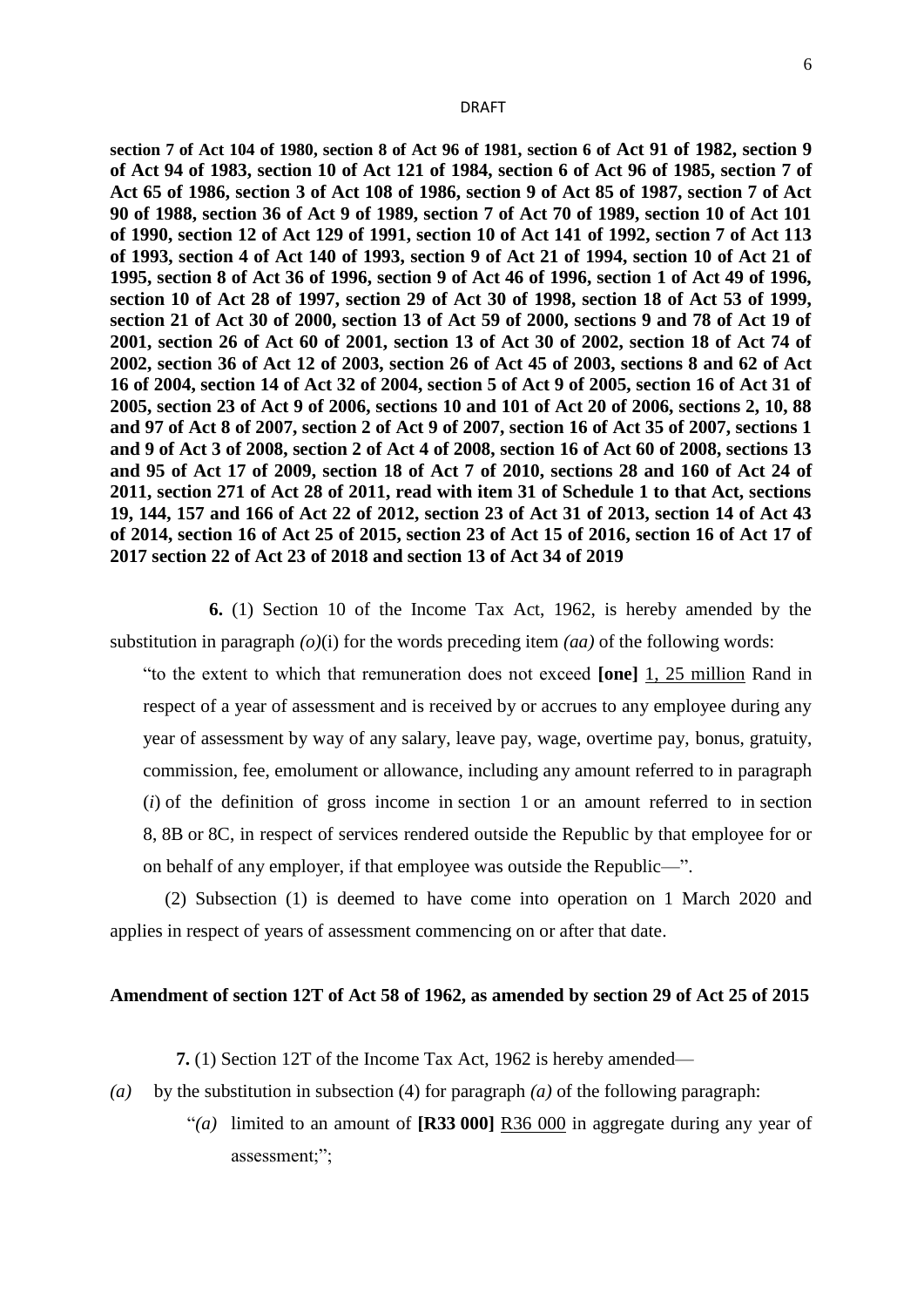*(b)* by the substitution in subsection (7) for paragraph *(a)* of the following paragraph:

"(*a*) If during any year of assessment any person contributes in excess of the amount of **[R33 000]** R36 000 in respect of tax free investments, an amount equal to 40 per cent of that excess is deemed to be an amount of normal tax payable by the person contemplated in subsection 1 (*b*) in respect of that year of assessment.".

(2) Subsection (1) is deemed to have come into operation on 1 March 2020 and applies in respect of years of assessment commencing on or after that date.

**Amendment of paragraph 9 of Seventh Schedule to Act 58 of 1962, as amended by section 31 of Act 96 of 1985, section 34 of Act 65 of 1986, section 29 of Act 85 of 1987, section 59 of Act 101 of 1990, section 53 of Act 113 of 1993, section 33 of Act 21 of 1994, section 51 of Act 28 of 1997, section 55 of Act 30 of 1998, section 55 of Act 30 of 2000, section 57 of Act 31 of 2005, section 29 of Act 9 of 2006, section 2 of Act 8 of 2007, section 68 of Act 35 of 2007, sections 1 and 48 of Act 3 of 2008, section 65 of Act 17 of 2009, section 104 of Act 24 of 2011, section 7 of Act 13 of 2012 and section 8 of Act 23 of 2013, section 6 of Act 42 of 2014, section 76 of Act 43 of 2014, section 7 of Act 13 of 2015, section 10 of Act 13 of 2016, section 13 of Act 14 of 2017 and section 6 of Act 21 of 2018**

**8.** (1) Paragraph 9 of the Seventh Schedule to the Income Tax Act, 1962, is hereby amended by the substitution in subparagraph (3)(ii) for the words preceding the proviso of the following words:

"'B' represents an abatement equal to an amount of **[R79 000]** R83 100:".

(2) Subsection (1) is deemed to have come into operation on 1 March 2020 and applies in respect of years of assessment commencing on or after that date.

**Amendment of Schedule 1 to Act 91 of 1964, as amended by section 19 of Act 95 of 1965, section 15 of Act 57 of 1966, section 2 of Act 96 of 1967, section 22 of Act 85 of 1968, section 37 of Act 105 of 1969, section 9 of Act 98 of 1970, section 2 of Act 89 of 1971, section 12 of Act 103 of 1972, section 6 of Act 68 of 1973, section 3 of Act 64 of 1974, section 13 of Act 71 of 1975, section 13 of Act 105 of 1976, section 38 of Act 112 of 1977, section 3 of Act 114 of 1981, section 27 of Act 86 of 1982, section 10 of Act 89 of 1984, section 14 of Act 101 of 1985, section 11 of Act 69 of 1988, section 19 of Act 68 of 1989, section 40 of Act 59 of 1990, section 3 of Act 111 of 1991, section 15 of Act 105 of 1992, section 13 of Act 98 of 1993, section 12 of Act 19 of 1994, section 74 of Act 45 of 1995, section 8 of Act 44 of 1996, section 15 of Act 27 of 1997, section 75 of Act 30 of 1998, section 7 of Act 32 of 1999, section 64 of Act 30 of 2000, section 52 of Act 19 of 2001, section 53 of Act 30 of 2002, section 41 of Act 12 of 2003, section 155 of Act 45 of 2003, section 36 of Act 16 of 2004, section 14 of Act 9 of 2005, section 36 of Act 9 of 2006, section 76 of Act 8 of 2007, section 66 of Act 3 of 2008, section 88 of Act 17 of 2009, section 117 of Act 7 of 2010, section 127 of Act 24 of 2011, section 14 of Act 13 of 2012,**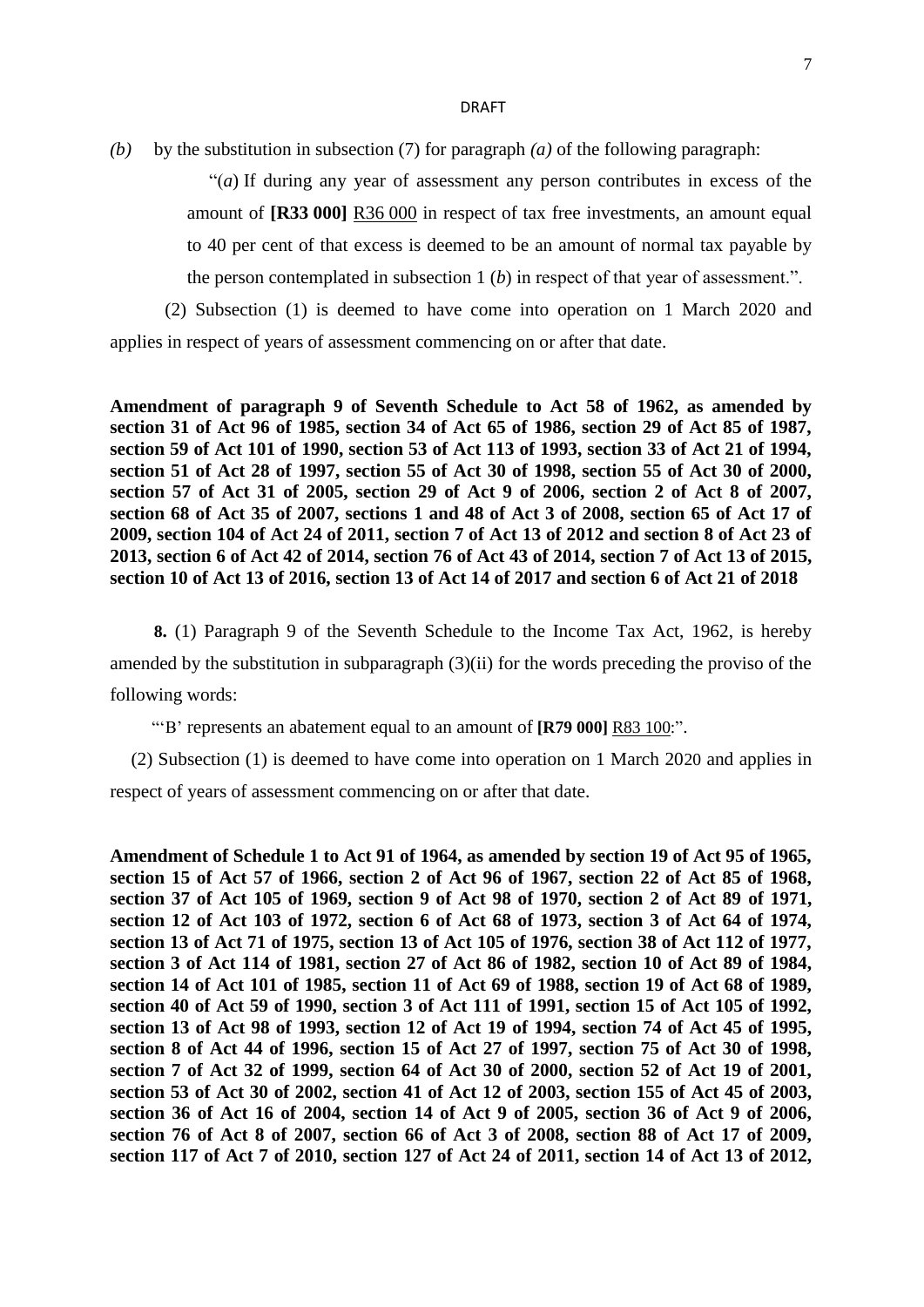## **section 9 of Act 23 of 2013, section 7 of Act 42 of 2014, section 8 of Act 13 of 2015, section 13 of Act 13 of 2016, section 18 of Act 14 of 2017 and section 7 of Act 21 of 2018**

**9.** (1) Schedule No. 1 to the Customs and Excise Act, 1964 (Act No. 91 of 1964), is hereby amended as set out in Parts I and II of Schedule II to this Act.

(2) Subject to section 58(1) of the Customs and Excise Act, 1964, the amendments set out in Parts I and II of Schedule II to this Act are deemed to have come into operation on 26 February 2020.

(3) Schedule No. 6 to the Customs and Excise Act, 1964 (Act No. 91 of 1964), is hereby amended as set out in Part III of Schedule II to this Act.

(4) Subject to section 58(1) of the Customs and Excise Act, 1964, the amendments set out in Part III of Schedule II to this Act are deemed to have come into operation on 26 February 2020.

#### **Amendment of section 5 of Act 15 of 2019**

**10.** (1) Section 5 of the Carbon Tax Act, 2019, is hereby amended by the substitution for subsection (1) of the following subsection:

"(1) The rate of the carbon tax on greenhouse gas emissions must, subject to subsections (2) and (3), be imposed at an amount of **[R120]** R127 per ton carbon dioxide equivalent of the greenhouse gas emissions of a taxpayer.".

(2) Subsection (1) is deemed to have come into operation 1 January 2020.

#### **Short title**

**11.** This Act is called the Rates and Monetary Amounts and Amendment of Revenue Laws Act, 2020.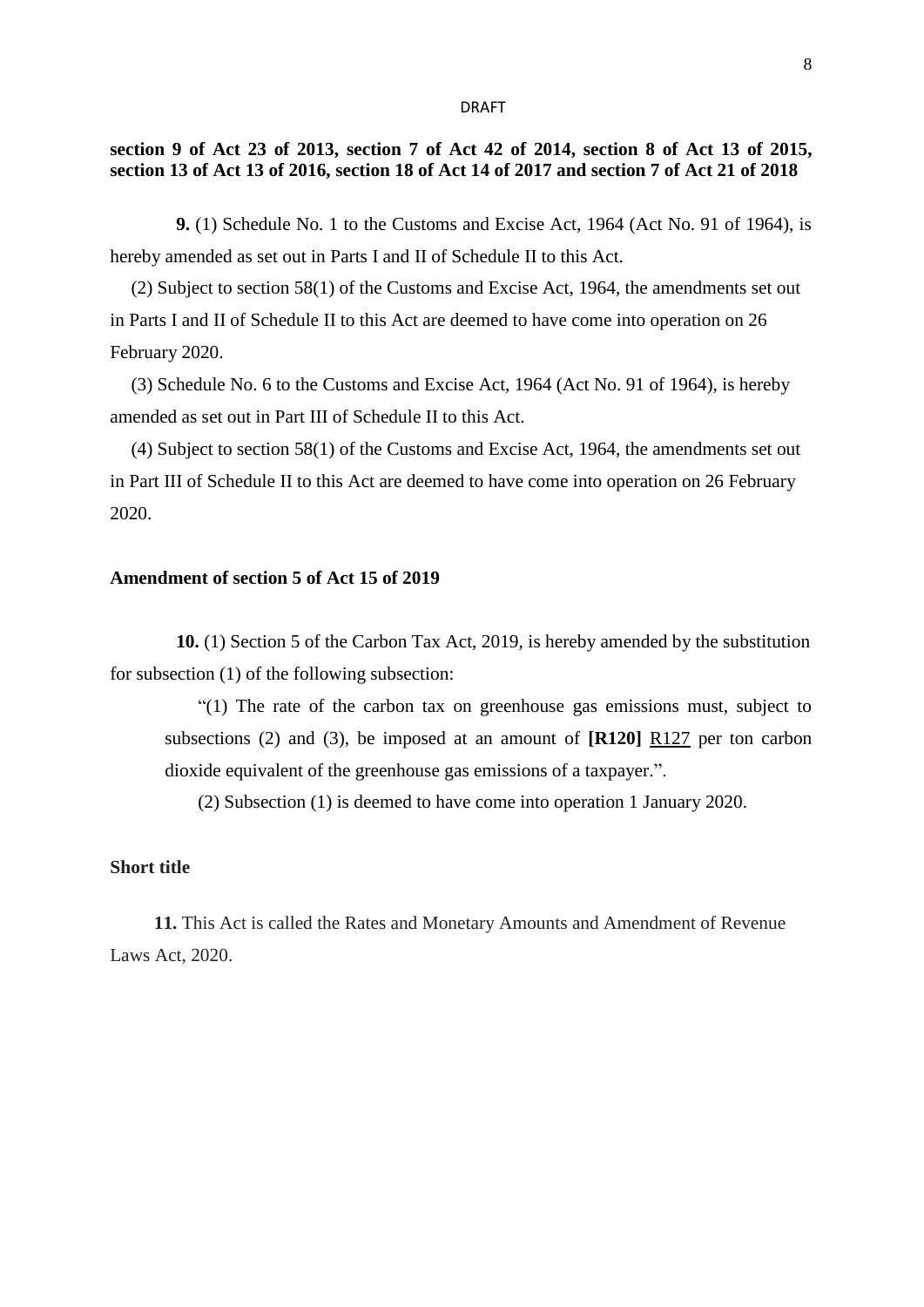## **Schedule I**

#### *(Section 2)*

## **RATES OF NORMAL TAX**

**1.** The rate of tax referred to in section 2(1) to be levied in respect of the taxable income (excluding any retirement fund lump sum benefit, retirement fund lump sum withdrawal benefit or severance benefit) of any natural person, deceased estate, insolvent estate or special trust in respect of any year of assessment commencing on or after 1 March 2020 is set out in the table below:

| <b>Taxable income</b>                | <b>Rate of tax</b>                                       |
|--------------------------------------|----------------------------------------------------------|
| Not exceeding R205 900               | 18 per cent of taxable income                            |
| Exceeding R205 900 but not exceeding | R37 062 plus 26 per cent of amount by which              |
| R321 600                             | taxable income exceeds R205 900                          |
| Exceeding R321 600 but not exceeding | R67 144 plus 31 per cent of amount by which              |
| R445 100                             | taxable income exceeds R321 600                          |
| Exceeding R445 100 but not exceeding | R <sub>105</sub> 429 plus 36 per cent of amount by which |
| R584 200                             | taxable income exceeds R445 100                          |
| Exceeding R584 200 but not exceeding | R155 505 plus 39 per cent of amount by which             |
| R744 800                             | taxable income exceeds R584 200                          |
| Exceeding R744 800 but not exceeding | R218 139 plus 41 per cent of amount by which             |
| R1 577 300                           | taxable income exceeds R744 800                          |
|                                      |                                                          |
| Exceeding $R1$ 577 300               | R559 464 plus 45 per cent of amount by which             |
|                                      | taxable income exceeds R1 577 300                        |

**2.** The rate of tax referred to in section 2(1) to be levied in respect of the taxable income of a trust (other than a special trust or a public benefit organisation, recreational club or small business funding entity referred to in paragraph 4) in respect of any year of assessment commencing on or after 1 March 2020 is 45 per cent.

**3.** The rate of tax referred to in section 2(1) to be levied in respect of the taxable income of a company (other than a public benefit organisation, recreational club or small business funding entity referred to in paragraph 4 or a small business corporation referred to in paragraph 5) in respect of any year of assessment ending on or after 1 April 2020 is, subject to the provisions of paragraph 10, as follows:

- *(a)* 28 per cent of the taxable income of any company (excluding taxable income referred to in subparagraphs  $(b)$ ,  $(c)$  and  $(d)$ ;
- *(b)* in respect of the taxable income derived by any company from mining for gold on any gold mine with the exclusion of so much of the taxable income as the Commissioner determines to be attributable to the inclusion in the gross income of any amount referred to in paragraph *(j)* of the definition of "gross income" in section 1 of the Income Tax Act, 1962, but after the set-off of any assessed loss in terms of section 20(1) of that Act, a percentage determined in accordance with the formula:

$$
y = 34 - \underline{170}
$$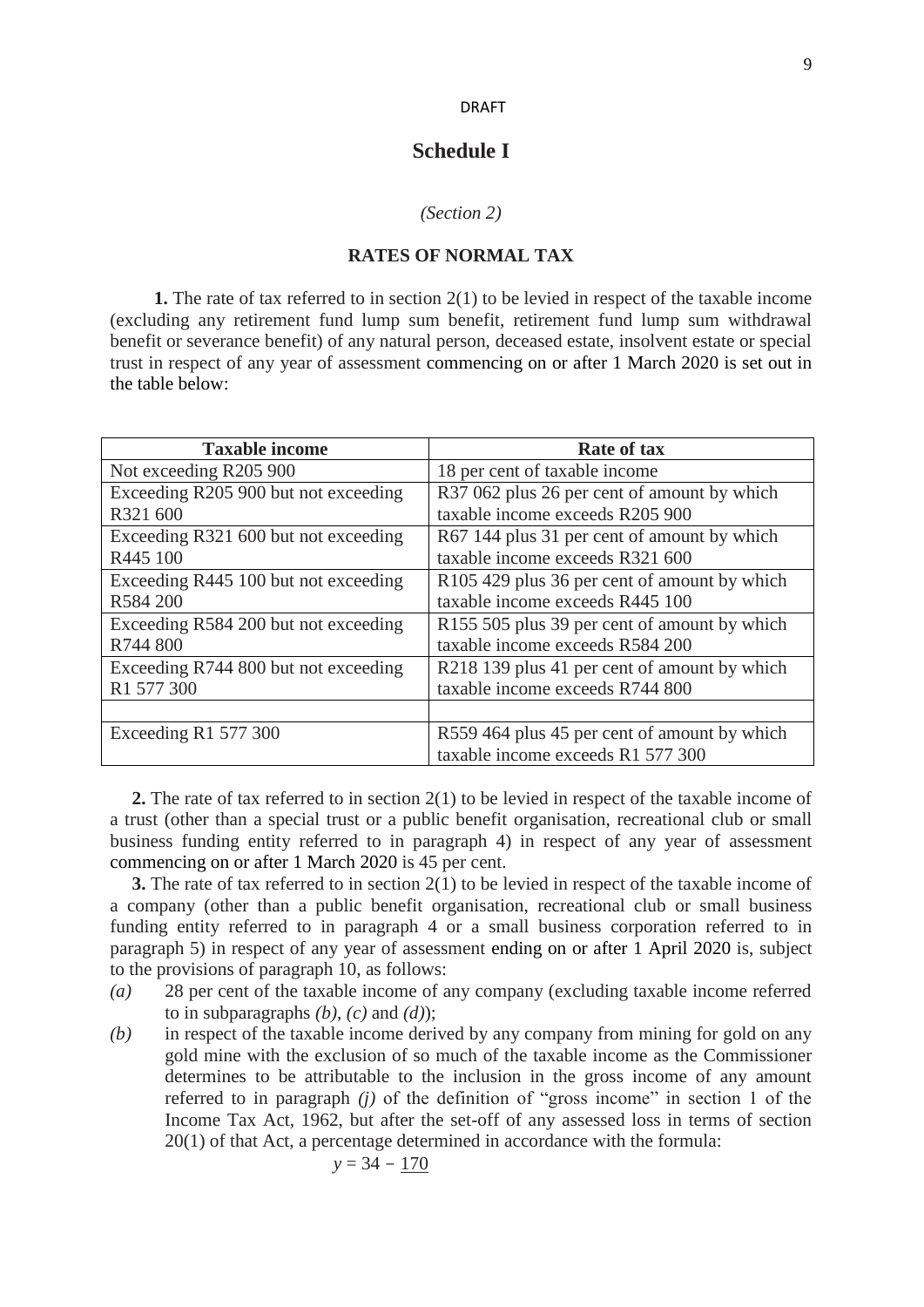*x*

in which formula *y* represents such percentage and *x* the ratio expressed as a percentage which the taxable income so derived (with the said exclusion, but before the set-off of any assessed loss or deduction which is not attributable to the mining for gold from the said mine) bears to the income so derived (with the said exclusion);

- *(c)* in respect of the taxable income of any company, the sole or principal business of which in the Republic is, or has been, mining for gold and the determination of the taxable income of which for the period assessed does not result in an assessed loss, which the Commissioner determines to be attributable to the inclusion in its gross income of any amount referred to in paragraph *(j)* of the definition of "gross income" in section 1 of the Income Tax Act, 1962, a rate equal to the average rate of normal tax or 28 per cent, whichever is higher: Provided that for the purposes of this subparagraph, the average rate of normal tax shall be determined by dividing the total normal tax (excluding the tax determined in accordance with this subparagraph for the period assessed) paid by the company in respect of its aggregate taxable income from mining for gold on any gold mine for the period from which that company commenced its gold mining operations on that gold mine to the end of the period assessed, by the number of rands contained in the said aggregate taxable income; and
- *(d)* in respect of the taxable income derived by any company from carrying on long-term insurance business in respect of its—
	- (i) individual policyholder fund, 30 per cent; and
	- (ii) company policyholder fund, risk policy fund and corporate fund, 28 per cent.

**4.** The rate of tax referred to in section 2(1) to be levied in respect of the taxable income of any public benefit organisation that has been approved by the Commissioner in terms of section 30(3) of the Income Tax Act, 1962, or any recreational club that has been approved by the Commissioner in terms of section 30A(2) of that Act or any small business funding entity that has been approved by the Commissioner in terms of section 30C(1) is 28 per cent—

- *(a)* in the case of an organisation, club or small business funding entity that is a company, in respect of any year of assessment ending on or after 1 April 2020; or
- *(b)* in the case of an organisation or small business funding entity that is a trust, in respect of any year of assessment commencing on or after 1 March 2020.

**5.** The rate of tax referred to in section 2(1) to be levied in respect of the taxable income of any company which qualifies as a small business corporation as defined in section 12E of the Income Tax Act, 1962, in respect of any year of assessment ending on or after 1 April 2020, subject to paragraph 7, is set out in the table below:

| <b>Taxable income</b>                | Rate of tax                           |
|--------------------------------------|---------------------------------------|
| Not exceeding R83 100                | 0 per cent of taxable income          |
| Exceeding R83 100 but not exceeding  | 7 per cent of amount by which taxable |
| R365 000                             | income exceeds R83 100                |
| Exceeding R365 000 but not exceeding | R19 733 plus 21 per cent of amount by |
| R550 000                             | which taxable income exceeds R365 000 |
| Exceeding R550 000                   | R58 583 plus 28 per cent of amount by |
|                                      | which taxable income exceeds R550 000 |

**6.** The rate of tax referred to in section 2(1) to be levied on taxable income attributable to income derived by a qualifying company within a special economic zone as contemplated in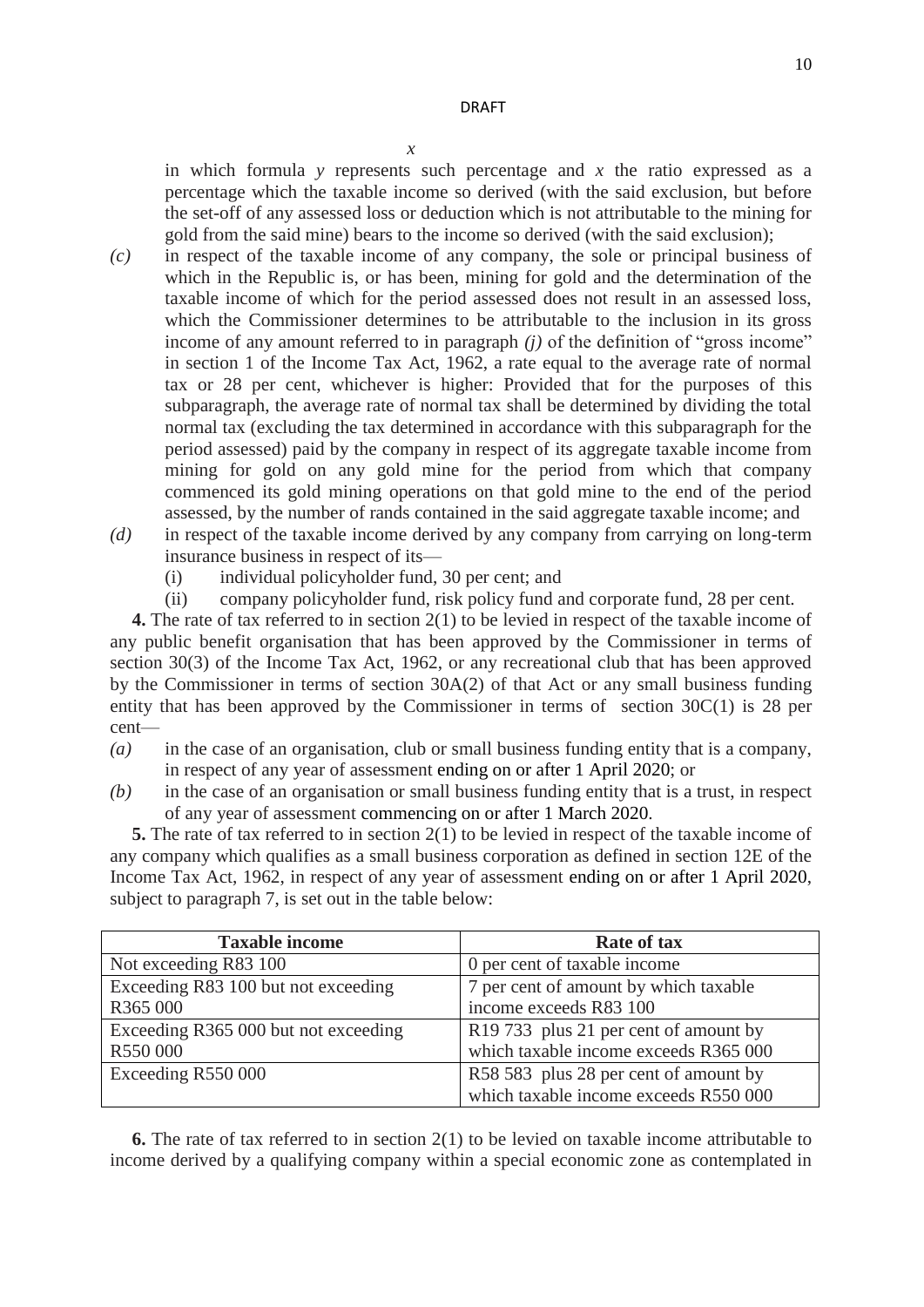section 12R of the Income Tax Act, 1962, subject to paragraph 7, is 15 cents on each Rand of taxable income in respect of any year of assessment ending on or after 1 April 2020.

**7**. If a company is subject to both paragraphs 5 and 6 in respect of determining the rate of tax to be levied on an amount of taxable income of a company, the tax payable in respect of that amount of taxable income is the lesser of the tax determined under paragraph 5 and paragraph 6 in respect of that amount of taxable income.

**8.** *(a)* (i) If a retirement fund lump sum withdrawal benefit accrues to a person in any year of assessment commencing on or after 1 March 2020, the rate of tax referred to in section 2(1) to be levied on that person in respect of taxable income comprising the aggregate of—

- *(aa)* that retirement fund lump sum withdrawal benefit;
- *(bb)* retirement fund lump sum withdrawal benefits received by or accrued to that person on or after 1 March 2009 and prior to the accrual of the retirement fund lump sum withdrawal benefit contemplated in subitem *(aa)*;
- *(cc)* retirement fund lump sum benefits received by or accrued to that person on or after 1 October 2007 and prior to the accrual of the retirement fund lump sum withdrawal benefit contemplated in subitem *(aa)*; and
- *(dd)* severance benefits received by or accrued to that person on or after 1 March 2011 and prior to the accrual of the retirement fund lump sum withdrawal benefit contemplated in subitem *(aa)*,

is set out in the table below:

| Taxable income from lump sum benefits | <b>Rate of tax</b>                     |
|---------------------------------------|----------------------------------------|
| Not exceeding R25 000                 | 0 per cent of taxable income           |
| Exceeding R25 000 but not exceeding   | 18 per cent of amount by which taxable |
| R660 000                              | income exceeds R25 000                 |
| Exceeding R660 000 but not exceeding  | R114 300 plus 27 per cent of amount by |
| R990 000                              | which taxable income exceeds R660 000  |
| Exceeding R990 000                    | R203 400 plus 36 per cent of amount by |
|                                       | which taxable income exceeds R990 000  |

(ii) The amount of tax levied in terms of item (i) must be reduced by an amount equal to the tax that would be leviable on the person in terms of that item in respect of taxable income comprising the aggregate of—

- *(aa)* retirement fund lump sum withdrawal benefits received by or accrued to that person on or after 1 March 2009 and prior to the accrual of the retirement fund lump sum withdrawal benefit contemplated in item (i)*(aa)*;
- *(bb)* retirement fund lump sum benefits received by or accrued to that person on or after 1 October 2007 and prior to the accrual of the retirement fund lump sum withdrawal benefit contemplated in item (i)*(aa)*; and
- *(cc)* severance benefits received by or accrued to that person on or after 1 March 2011 and prior to the accrual of the retirement fund lump sum withdrawal benefit contemplated in item (i)*(aa)*.

*(b)* (i) If a retirement fund lump sum benefit accrues to a person in any year of assessment commencing on or after 1 March 2020, the rate of tax referred to in section 2(1) to be levied on that person in respect of taxable income comprising the aggregate of—

*(aa)* that retirement fund lump sum benefit;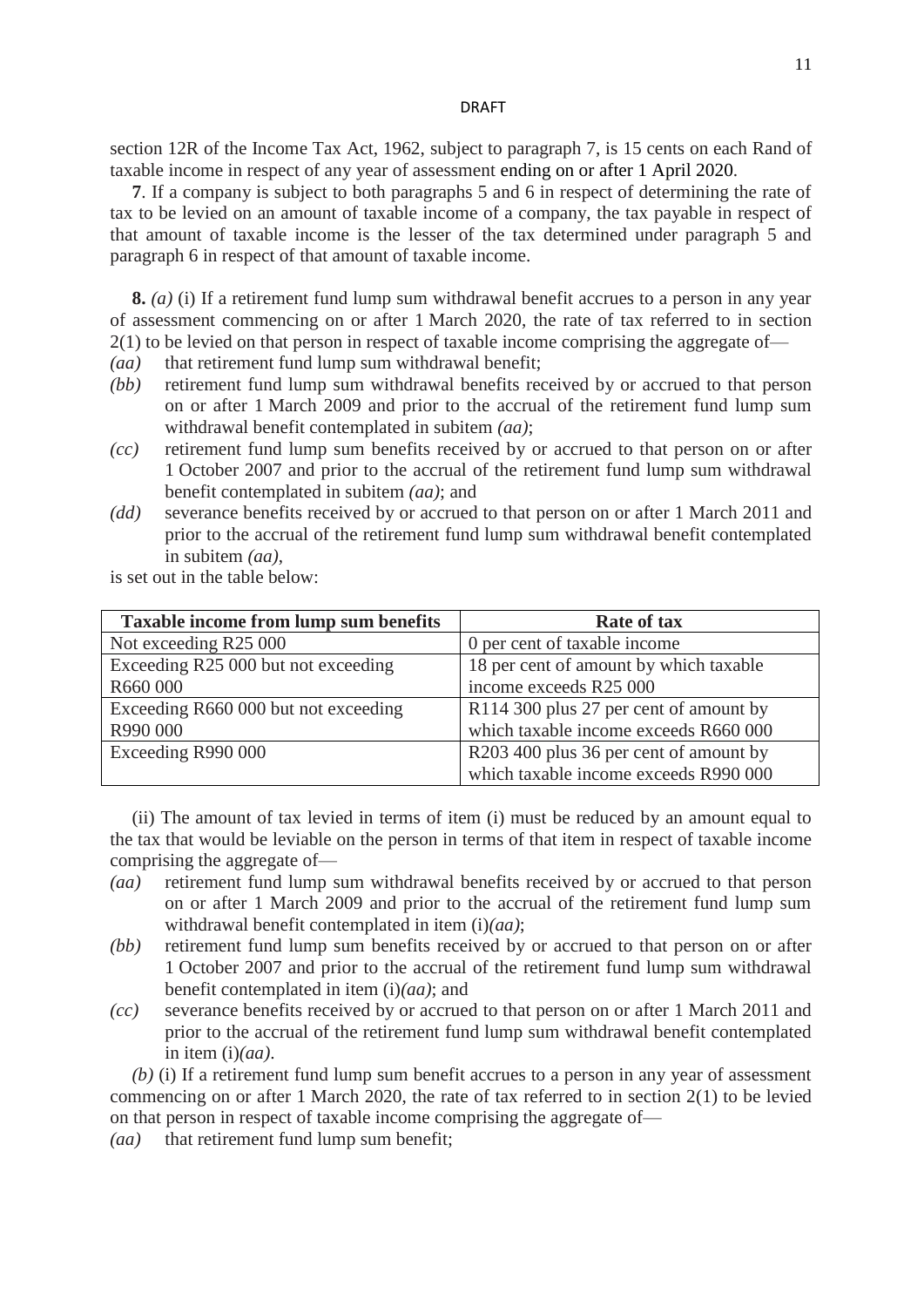- *(bb)* retirement fund lump sum withdrawal benefits received by or accrued to that person on or after 1 March 2009 and prior to the accrual of the retirement fund lump sum benefit contemplated in subitem *(aa)*;
- *(cc)* retirement fund lump sum benefits received by or accrued to that person on or after 1 October 2007 and prior to the accrual of the retirement fund lump sum benefit contemplated in subitem *(aa)*; and
- *(dd)* severance benefits received by or accrued to that person on or after 1 March 2011 and prior to the accrual of the retirement fund lump sum benefit contemplated in subitem *(aa)*,

is set out in the table below:

| <b>Taxable income from lump sum benefits</b> | <b>Rate of tax</b>                                 |
|----------------------------------------------|----------------------------------------------------|
| Not exceeding R500 000                       | 0 per cent of taxable income                       |
| Exceeding R500 000 but not exceeding         | 18 per cent of amount by which taxable             |
| R700 000                                     | income exceeds R500 000                            |
| Exceeding R700 000 but not exceeding         | R36 000 plus 27 per cent of amount by              |
| R1 050 000                                   | which taxable income exceeds R700 000              |
| Exceeding $R1$ 050 000                       | R <sub>130</sub> 500 plus 36 per cent of amount by |
|                                              | which taxable income exceeds R1 050 000            |

(ii) The amount of tax levied in terms of item (i) must be reduced by an amount equal to the tax that would be leviable on the person in terms of that item in respect of taxable income comprising the aggregate of—

- *(aa)* retirement fund lump sum withdrawal benefits received by or accrued to that person on or after 1 March 2009 and prior to the accrual of the retirement fund lump sum benefit contemplated in item (i)*(aa)*;
- *(bb)* retirement fund lump sum benefits received by or accrued to that person on or after 1 October 2007 and prior to the accrual of the retirement fund lump sum benefit contemplated in item (i)*(aa)*; and
- *(cc)* severance benefits received by or accrued to that person on or after 1 March 2011 and prior to the accrual of the retirement fund lump sum benefit contemplated in item (i)*(aa)*.

*(c)* (i) If a severance benefit accrues to a person in any year of assessment commencing on or after 1 March 2020, the rate of tax referred to in section 2(1) to be levied on that person in respect of taxable income comprising the aggregate of—

- (*aa*) that severance benefit;
- *(bb)* severance benefits received by or accrued to that person on or after 1 March 2011 and prior to the accrual of the severance benefit contemplated in subitem *(aa)*;
- *(cc)* retirement fund lump sum withdrawal benefits received by or accrued to that person on or after 1 March 2009 and prior to the accrual of the severance benefit contemplated in subitem *(aa)*; and
- *(dd)* retirement fund lump sum benefits received by or accrued to that person on or after 1 October 2007 and prior to the accrual of the severance benefit contemplated in subitem *(aa)*,

is set out in the table below: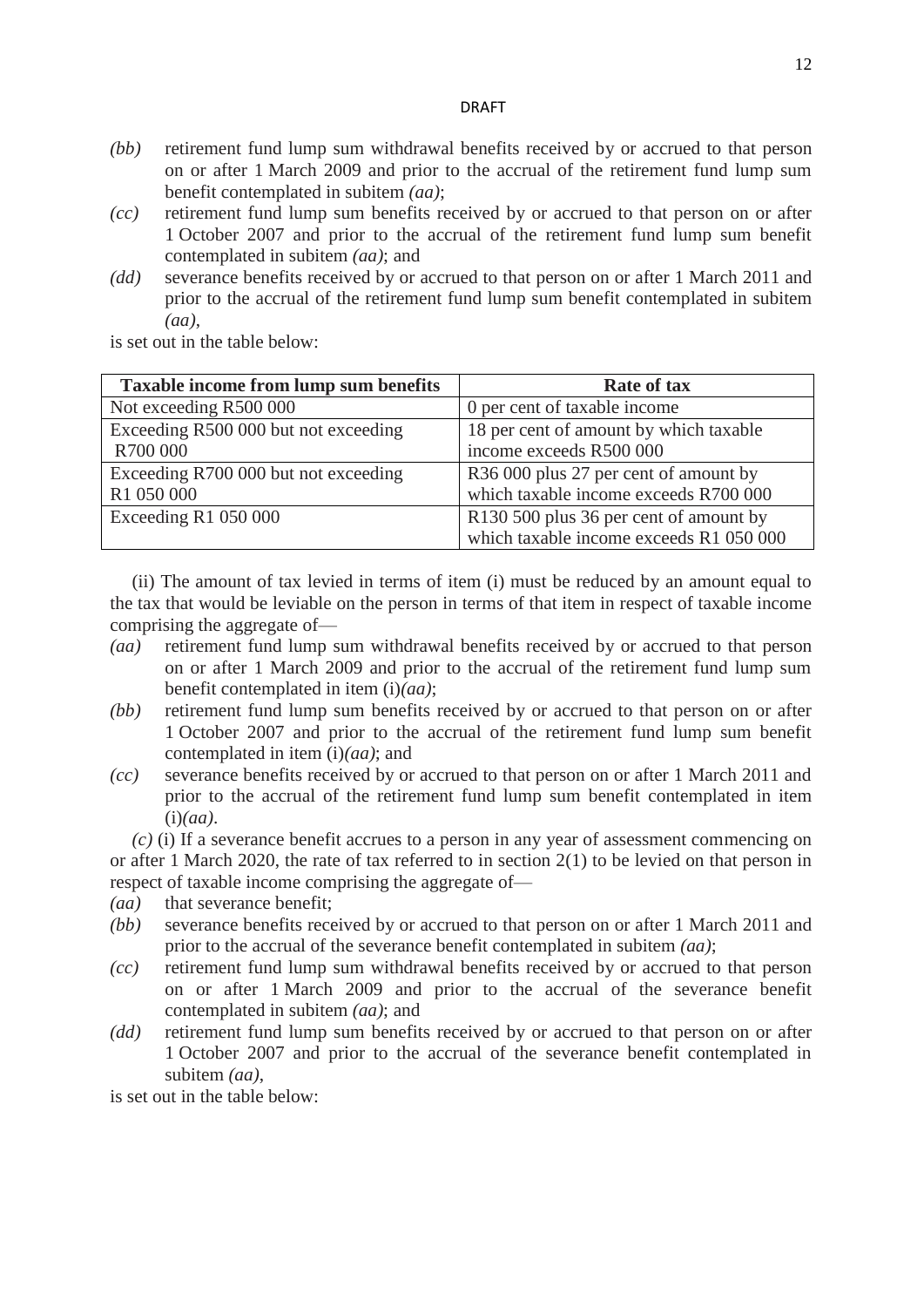| L. | - |  |
|----|---|--|
|    |   |  |

| Taxable income from lump sum benefits | <b>Rate of tax</b>                                 |
|---------------------------------------|----------------------------------------------------|
| Not exceeding R500 000                | 0 per cent of taxable income                       |
| Exceeding R500 000 but not exceeding  | 18 per cent of amount by which taxable             |
| R700 000                              | income exceeds R500 000                            |
| Exceeding R700 000 but not exceeding  | R36 000 plus 27 per cent of amount by which        |
| R1 050 000                            | taxable income exceeds R700 000                    |
| Exceeding R1 050 000                  | R <sub>130</sub> 500 plus 36 per cent of amount by |
|                                       | which taxable income exceeds R1 050 000            |

(ii) The amount of tax levied in terms of item (i) must be reduced by an amount equal to the tax that would be leviable on the person in terms of that item in respect of taxable income comprising the aggregate of—

- *(aa)* severance benefits received by or accrued to that person on or after 1 March 2011 and prior to the accrual of the severance benefit contemplated in item (i)*(aa)*;
- *(bb)* retirement fund lump sum withdrawal benefits received by or accrued to that person on or after 1 March 2009 and prior to the accrual of the severance benefit contemplated in item (i)*(aa)*; and
- *(cc)* retirement fund lump sum benefits received by or accrued to that person on or after 1 October 2007 and prior to the accrual of the severance benefit contemplated in item (i)*(aa)*.

**9.** The rates of tax set out in paragraphs 1 to 8 are the rates required to be fixed by Parliament in accordance with the provisions of section 5(2) of the Income Tax Act, 1962.

**10.** For the purposes of this Schedule, income derived from mining for gold includes any income derived from silver, osmiridium, uranium, pyrites or other minerals which may be won in the course of mining for gold and any other income which results directly from mining for gold.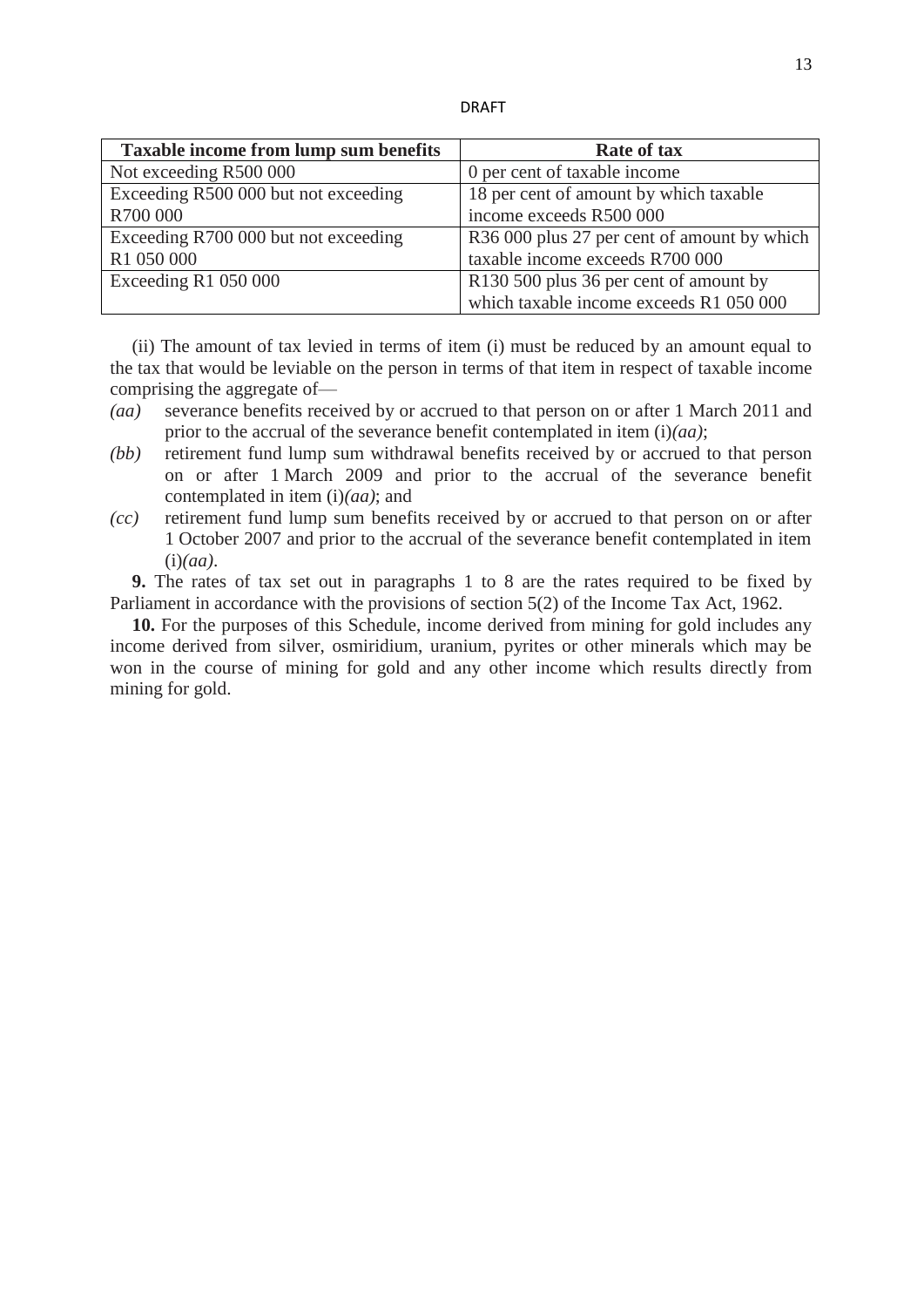## **Schedule II Part I**

## *(Section 7)*

## **AMENDMENT OF PART 2A OF SCHEDULE NO. 1 TO CUSTOMS AND EXCISE ACT, 1964**

| <b>Tariff Item</b> | <b>Tariff</b><br>Subheading                                  | <b>Article Description</b>                                                                          | 2020/2021<br><b>Rate of Excise</b><br>Duty |  |
|--------------------|--------------------------------------------------------------|-----------------------------------------------------------------------------------------------------|--------------------------------------------|--|
| 104.00             | PREPARED FOODSTUFFS; BEVERAGES, SPIRITS AND VINEGAR; TOBACCO |                                                                                                     |                                            |  |
| 104.01             | 19.01                                                        | Malt extract; food preparations of flour, groats, meal, starch or malt extract, not                 |                                            |  |
|                    |                                                              | containing cocoa or containing less than 40 per cent by mass of cocoa calculated on a               |                                            |  |
|                    |                                                              | totally defatted basis, not elsewhere specified or included; food preparations of goods of          |                                            |  |
|                    |                                                              | headings 04.01 to 04.04, not containing cocoa or containing less than 5 per cent by mass            |                                            |  |
|                    | 1901.90.20                                                   | of cocoa calculated on a totally defatted basis not elsewhere specified or included:                |                                            |  |
| 104.01.10          |                                                              | Traditional African beer powder as defined in Additional Note 1<br>to Chapter 19                    | 34,7c/kg                                   |  |
| 104.10             | 22.03                                                        | Beer made from malt:                                                                                |                                            |  |
| 104.10.10          | 2203.00.05                                                   | Traditional African beer as defined in Additional Note 1 to                                         | 7,82c/li                                   |  |
|                    |                                                              | Chapter 22                                                                                          |                                            |  |
| 104.10.20          | 2203.00.90                                                   | Other                                                                                               | R106.56/li aa                              |  |
| 104.15             | 22.04                                                        | Wine of fresh grapes, including fortified wines; grape must (excluding that of heading<br>$20.09$ : |                                            |  |
| 104.15.01          | 2204.10                                                      | Sparkling wine                                                                                      | R14.36/li                                  |  |
| 104.15             | 2204.21                                                      | In containers holding 2 li or less:                                                                 |                                            |  |
| 104.15             | 2204.21.4                                                    | <b>Unfortified wine:</b>                                                                            |                                            |  |
| 104.15.03          | 2204.21.41                                                   | With an alcoholic strength of at least 4.5 per cent by volume but                                   | R4.39/li                                   |  |
|                    |                                                              | not exceeding 16.5 per cent by vol.                                                                 |                                            |  |
| 104.15.04          | 2204.21.42                                                   | Other                                                                                               | R213.13/li aa                              |  |
| 104.15             | 2204.21.5                                                    | <b>Fortified wine:</b>                                                                              |                                            |  |
| 104.15.05          | 2204.21.51                                                   | With an alcoholic strength of at least 15 per cent by volume but                                    | R7.34/li                                   |  |
|                    |                                                              | not exceeding 22 per cent by vol.                                                                   |                                            |  |
| 104.15.06          | 2204.21.52                                                   | Other                                                                                               | R213.13/li aa                              |  |
| 104.15             | 2204.22                                                      | In containers holding more than 2 li but not more than 10 li:                                       |                                            |  |
| 104.15             | 2204.22.4                                                    | <b>Unfortified wine:</b>                                                                            |                                            |  |
| 104.15.13          | 2204.22.41                                                   | With an alcoholic strength of at least 4.5 per cent by volume but                                   | R4.39/li                                   |  |
|                    |                                                              | not exceeding 16.5 per cent by vol.                                                                 |                                            |  |
| 104.15.15          | 2204.22.42                                                   | Other                                                                                               | R213.13/li aa                              |  |
| 104.15             | 2204.22.5                                                    | <b>Fortified wine:</b>                                                                              |                                            |  |
| 104.15.17          | 2204.22.51                                                   | With an alcoholic strength of at least 15 per cent by volume but                                    | R7.34/li                                   |  |
|                    |                                                              | not exceeding 22 per cent by vol.                                                                   |                                            |  |
| 104.15.19          | 2204.22.52                                                   | Other                                                                                               | R213.13/li aa                              |  |
| 104.15             | 2204.29                                                      | Other:                                                                                              |                                            |  |
| 104.15             | 2204.29.4                                                    | <b>Unfortified wine:</b>                                                                            |                                            |  |
| 104.15.21          | 2204.29.41                                                   | With an alcoholic strength of at least 4.5 per cent by volume but                                   | R4.39/li                                   |  |
|                    |                                                              | not exceeding 16.5 per cent by vol.                                                                 |                                            |  |
| 104.15.23          | 2204.29.42                                                   | Other                                                                                               | R213.13/li aa                              |  |
| 104.15             | 2204.29.5                                                    | <b>Fortified wine:</b>                                                                              |                                            |  |
| 104.15.25          | 2204.29.51                                                   | With an alcoholic strength of at least 15 per cent by volume but                                    | R7.34/li                                   |  |
|                    |                                                              | not exceeding 22 per cent by vol.                                                                   |                                            |  |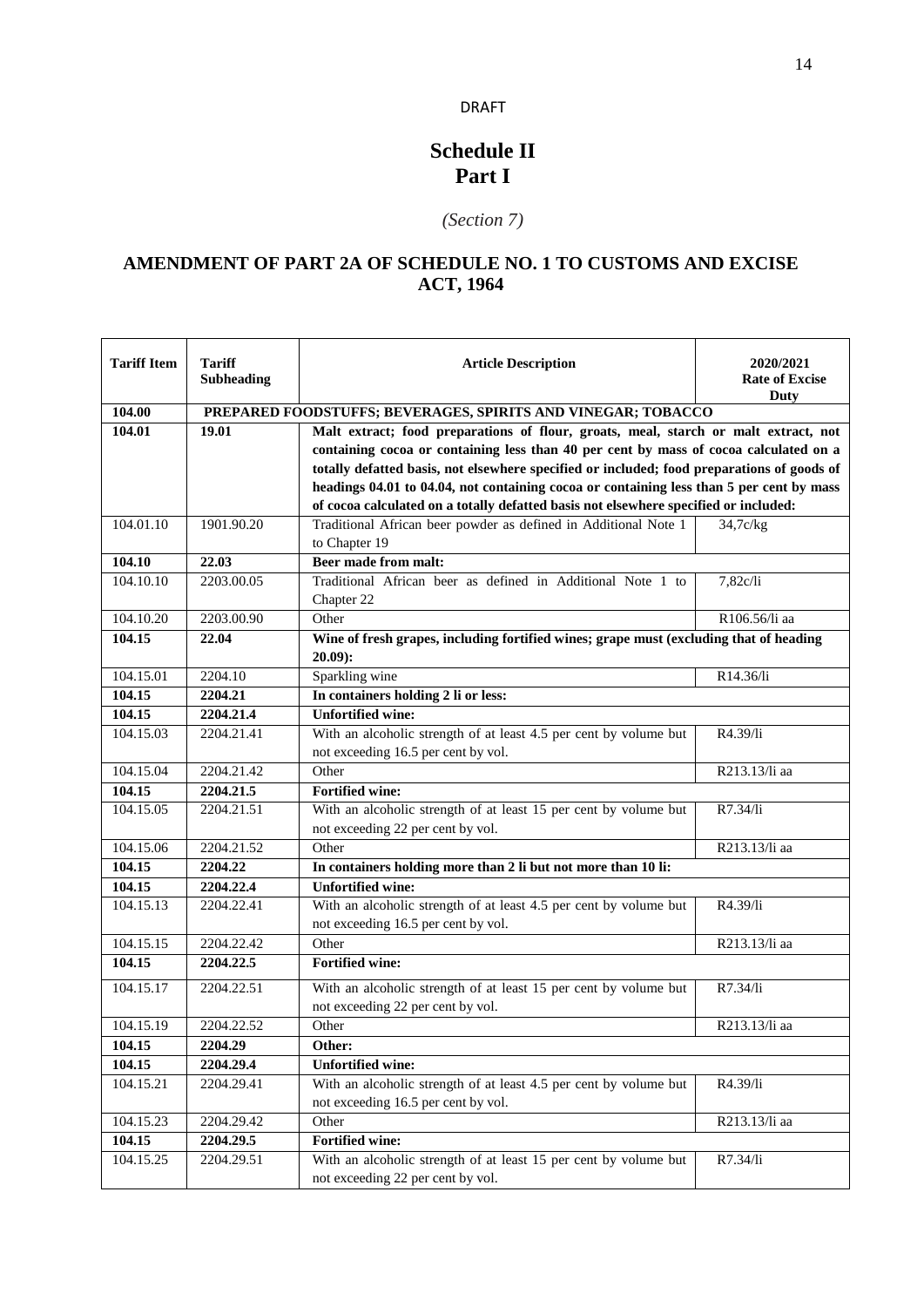| <b>Tariff Item</b> | <b>Tariff</b><br><b>Subheading</b> | <b>Article Description</b>                                                                                                                                                                                                                                               | 2020/2021<br><b>Rate of Excise</b><br>Duty |
|--------------------|------------------------------------|--------------------------------------------------------------------------------------------------------------------------------------------------------------------------------------------------------------------------------------------------------------------------|--------------------------------------------|
| 104.15.27          | 2204.29.52                         | Other                                                                                                                                                                                                                                                                    | R213.13/li aa                              |
| 104.16             | 22.05                              | Vermouth and other wine of fresh grapes flavoured with plants or aromatic substances:                                                                                                                                                                                    |                                            |
| 104.16             | 2205.10                            | In containers holding 2 li or less:                                                                                                                                                                                                                                      |                                            |
| 104.16.01          | 2205.10.10                         | Sparkling                                                                                                                                                                                                                                                                | R14.36/li                                  |
| 104.16             | 2205.10.2                          | <b>Unfortified:</b>                                                                                                                                                                                                                                                      |                                            |
| 104.16.03          | 2205.10.21                         | With an alcoholic strength of at least 4.5 per cent by volume but<br>not exceeding 15 per cent by vol.                                                                                                                                                                   | R4.39/li                                   |
| 104.16.04          | 2205.10.22                         | Other                                                                                                                                                                                                                                                                    | R213.13/li aa                              |
| 104.16             | 2205.10.3                          | Fortified:                                                                                                                                                                                                                                                               |                                            |
| 104.16.05          | 2205.10.31                         | With an alcoholic strength of at least 15 per cent by volume but                                                                                                                                                                                                         | R7.34/li                                   |
|                    |                                    | not exceeding 22 per cent by vol.                                                                                                                                                                                                                                        |                                            |
| 104.16.06          | 2205.10.32                         | Other                                                                                                                                                                                                                                                                    | R213.13/li aa                              |
| 104.16             | 2205.90                            | Other:                                                                                                                                                                                                                                                                   |                                            |
| 104.16             | 2205.90.2                          | <b>Unfortified:</b>                                                                                                                                                                                                                                                      |                                            |
| 104.16.09          | 2205.90.21                         | With an alcoholic strength of at least 4.5 per cent by volume but<br>not exceeding 15 per cent by vol.                                                                                                                                                                   | R4.39/li                                   |
| 104.16.10          | 2205.90.22                         | Other                                                                                                                                                                                                                                                                    | R213.13/li aa                              |
| 104.16             | 2205.90.3                          | Fortified:                                                                                                                                                                                                                                                               |                                            |
| 104.16.11          | 2205.90.31                         | With an alcoholic strength of at least 15 per cent by volume but                                                                                                                                                                                                         | R7.34/li                                   |
|                    |                                    | not exceeding 22 per cent by vol.                                                                                                                                                                                                                                        |                                            |
| 104.16.12          | 2205.90.32                         | Other                                                                                                                                                                                                                                                                    | R213.13/li aa                              |
| 104.17             | 22.06                              | Other fermented beverages (for example, cider, perry, mead, saké); mixtures of<br>fermented beverages and mixtures of fermented beverages and non-alcoholic beverages,<br>not elsewhere specified or included:                                                           |                                            |
| 104.17.03          | 2206.00.05                         | Sparkling fermented fruit or mead beverages; mixtures of<br>sparkling fermented beverages derived from the fermentation of<br>fruit or honey; mixtures of sparkling fermented fruit or mead<br>beverages and non-alcoholic beverages                                     | R14.36/li                                  |
| 104.17.05          | 2206.00.15                         | Traditional African beer as defined in Additional Note 1 to<br>Chapter 22                                                                                                                                                                                                | 7,82c/li                                   |
| 104.17.07          | 2206.00.17                         | Other fermented beverages, unfortified, with an alcoholic strength<br>of less than 2.5 per cent by volume                                                                                                                                                                | R106.56/li aa                              |
| 104.17.09          | 2206.00.19                         | Other fermented beverages of non-malted cereal grains,<br>unfortified, with an alcoholic strength of at least 2.5 per cent by<br>volume but not exceeding 9 per cent by vol.                                                                                             | R106.56/li aa                              |
| 104.17.11          | 2206.00.21                         | Other mixtures of fermented beverages of non-malted cereal<br>grains and non-alcoholic beverages, unfortified, with an alcoholic<br>strength of at least 2.5 per cent by volume but not exceeding 9 per<br>cent by vol.                                                  | R106.56/li aa                              |
| 104.17.15          | 2206.00.81                         | Other fermented apple or pear beverages, unfortified, with an<br>alcoholic strength of at least 2.5 per cent by volume but not<br>exceeding 15 per cent by vol.                                                                                                          | R106.56/li aa                              |
| 104.17.16          | 2206.00.82                         | Other fermented fruit beverages and mead beverages, including<br>mixtures of fermented beverages derived from the fermentation of<br>fruit or honey, unfortified, with an alcoholic strength of at least 2.5<br>per cent by volume but not exceeding 15 per cent by vol. | R106.56/li aa                              |
| 104.17.17          | 2206.00.83                         | Other fermented apple or pear beverages, fortified, with an<br>alcoholic strength of at least 15 per cent by volume but not<br>exceeding 23 per cent by vol.                                                                                                             | R85.25/li aa                               |
| 104.17.21          | 2206.00.84                         | Other fermented fruit beverages and mead beverages including<br>mixtures of fermented beverages derived from the fermentation of<br>fruit or honey, fortified, with an alcoholic strength of at least 15                                                                 | R85.25/li aa                               |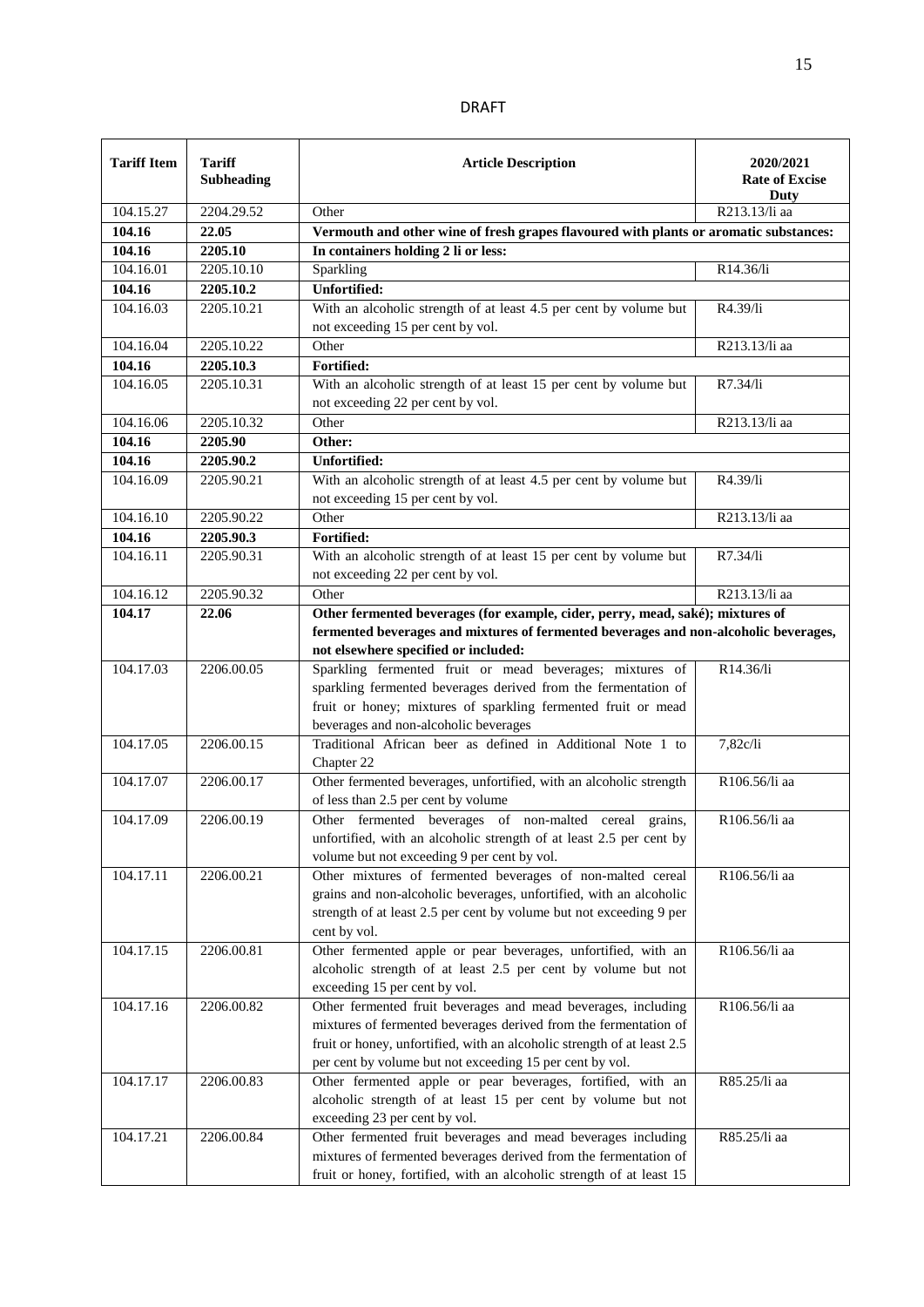|--|--|

| <b>Tariff Item</b> | <b>Tariff</b><br><b>Subheading</b> | <b>Article Description</b>                                                                                                                                     | 2020/2021<br><b>Rate of Excise</b><br>Duty |
|--------------------|------------------------------------|----------------------------------------------------------------------------------------------------------------------------------------------------------------|--------------------------------------------|
|                    |                                    | per cent by volume but not exceeding 23 per cent by vol.                                                                                                       |                                            |
| 104.17.22          | 2206.00.85                         | Other mixtures of fermented fruit or mead beverages and non-                                                                                                   | R106.56/li aa                              |
|                    |                                    | alcoholic beverages, unfortified, with an alcoholic strength of at                                                                                             |                                            |
|                    |                                    | least 2.5 per cent by volume but not exceeding 15 per cent by vol.                                                                                             |                                            |
| 104.17.25          | 2206.00.87                         | Other mixtures of fermented fruit or mead beverages and non-                                                                                                   | R85.25/li aa                               |
|                    |                                    | alcoholic beverages, fortified, with an alcoholic strength of at least                                                                                         |                                            |
|                    |                                    | 15 per cent by volume but not exceeding 23 per cent by vol.                                                                                                    |                                            |
| 104.17.90          | 2206.00.90                         | Other                                                                                                                                                          | R213.13/li aa                              |
| 104.21             | 22.07                              | Undenatured ethyl alcohol of an alcoholic strength by volume of 80 per cent by vol. or<br>higher; ethyl alcohol and other spirits, denatured, of any strength: |                                            |
| 104.21.01          | 2207.10                            | Undenatured ethyl alcohol of an alcoholic strength by volume of                                                                                                | R213.13/li aa                              |
|                    |                                    | 80 per cent by vol. or higher                                                                                                                                  |                                            |
| 104.21.03          | 2207.20                            | Ethyl alcohol and other spirits, denatured, of any strength                                                                                                    | R213.13/li aa                              |
| 104.23             | 22.08                              | Undenatured ethyl alcohol of an alcoholic strength by volume of less than 80 per cent                                                                          |                                            |
|                    |                                    | vol.; spirits, liqueurs and other spirituous beverages:                                                                                                        |                                            |
| 104.23             | 2208.20                            | Spirits obtained by distilling grape wine or grape marc:                                                                                                       |                                            |
| 104.23             | 2208.20.1                          | In containers holding 2 li or less:                                                                                                                            |                                            |
| 104.23.01          | 2208.20.11                         | Brandy as defined in Additional Note 7 to Chapter 22                                                                                                           | R191.82/li aa                              |
| 104.23.02          | 2208.20.19                         | Other                                                                                                                                                          | R213.13/li aa                              |
| 104.23             | 2208.20.9                          | Other:                                                                                                                                                         |                                            |
| 104.23.03          | 2208.20.91                         | Brandy as defined in Additional Note 7 to Chapter 22                                                                                                           | R191.82/li aa                              |
| 104.23.04          | 2208.20.99                         | Other                                                                                                                                                          | R213.13/li aa                              |
| 104.23             | 2208.30                            | <b>Whiskies:</b>                                                                                                                                               |                                            |
| 104.23.05          | 2208.30.10                         | In containers holding 2 li or less                                                                                                                             | R213.13/li aa                              |
| 104.23.07          | 2208.30.90                         | Other                                                                                                                                                          | R213.13/li aa                              |
| 104.23             | 2208.40                            | Rum and other spirits obtained by distilling fermented sugarcane products:                                                                                     |                                            |
| 104.23.09          | 2208.40.10                         | In containers holding 2 li or less                                                                                                                             | R213.13/li aa                              |
| 104.23.11          | 2208.40.90                         | Other                                                                                                                                                          | R213.13/li aa                              |
| 104.23             | 2208.50                            | <b>Gin and Geneva:</b>                                                                                                                                         |                                            |
| 104.23.13          | 2208.50.10                         | In containers holding 2 li or less                                                                                                                             | R213.13/li aa                              |
| 104.23.15          | 2208.50.90                         | Other                                                                                                                                                          | R213.13/li aa                              |
| 104.23             | 2208.60                            | Vodka:                                                                                                                                                         |                                            |
| 104.23.17          | 2208.60.10                         | In containers holding 2 li or less                                                                                                                             | R213.13/li aa                              |
| 104.23.19          | 2208.60.90                         | Other                                                                                                                                                          | R213.13/li aa                              |
| 104.23             | 2208.70                            | <b>Liqueurs and cordials:</b>                                                                                                                                  |                                            |
| 104.23             | 2208.70.2                          | In containers holding 2 li or less:                                                                                                                            |                                            |
| 104.23.21          | 2208.70.21                         | With an alcoholic strength by volume exceeding 15 per cent by<br>vol. but not exceeding 23 per cent by vol.                                                    | R85.25/li aa                               |
| 104.23.22          | 2208.70.22                         | Other                                                                                                                                                          | R213.13/li aa                              |
| 104.23             | 2208.70.9                          | Other:                                                                                                                                                         |                                            |
| 104.23.23          | 2208.70.91                         | With an alcoholic strength by volume exceeding 15 per cent by                                                                                                  | R85.25/li aa                               |
|                    |                                    | vol. but not exceeding 23 per cent by vol.                                                                                                                     |                                            |
| 104.23.24          | 2208.70.92                         | Other                                                                                                                                                          | R213.13/li aa                              |
| 104.23             | 2208.90                            | Other:                                                                                                                                                         |                                            |
| 104.23             | 2208.90.2                          | In containers holding 2 li or less:                                                                                                                            |                                            |
| 104.23.25          | 2208.90.21                         | With an alcoholic strength by volume exceeding 15 per cent by                                                                                                  | R85.25/li aa                               |
|                    |                                    | vol. but not exceeding 23 per cent by vol.                                                                                                                     |                                            |
| 104.23.26          | 2208.90.22                         | Other                                                                                                                                                          | R213.13/li aa                              |
| 104.23             | 2208.90.9                          | Other:                                                                                                                                                         |                                            |
| 104.23.27          | 2208.90.91                         | With an alcoholic strength by volume exceeding 15 per cent by<br>vol. but not exceeding 23 per cent by vol.                                                    | R85.25/li aa                               |
|                    |                                    |                                                                                                                                                                |                                            |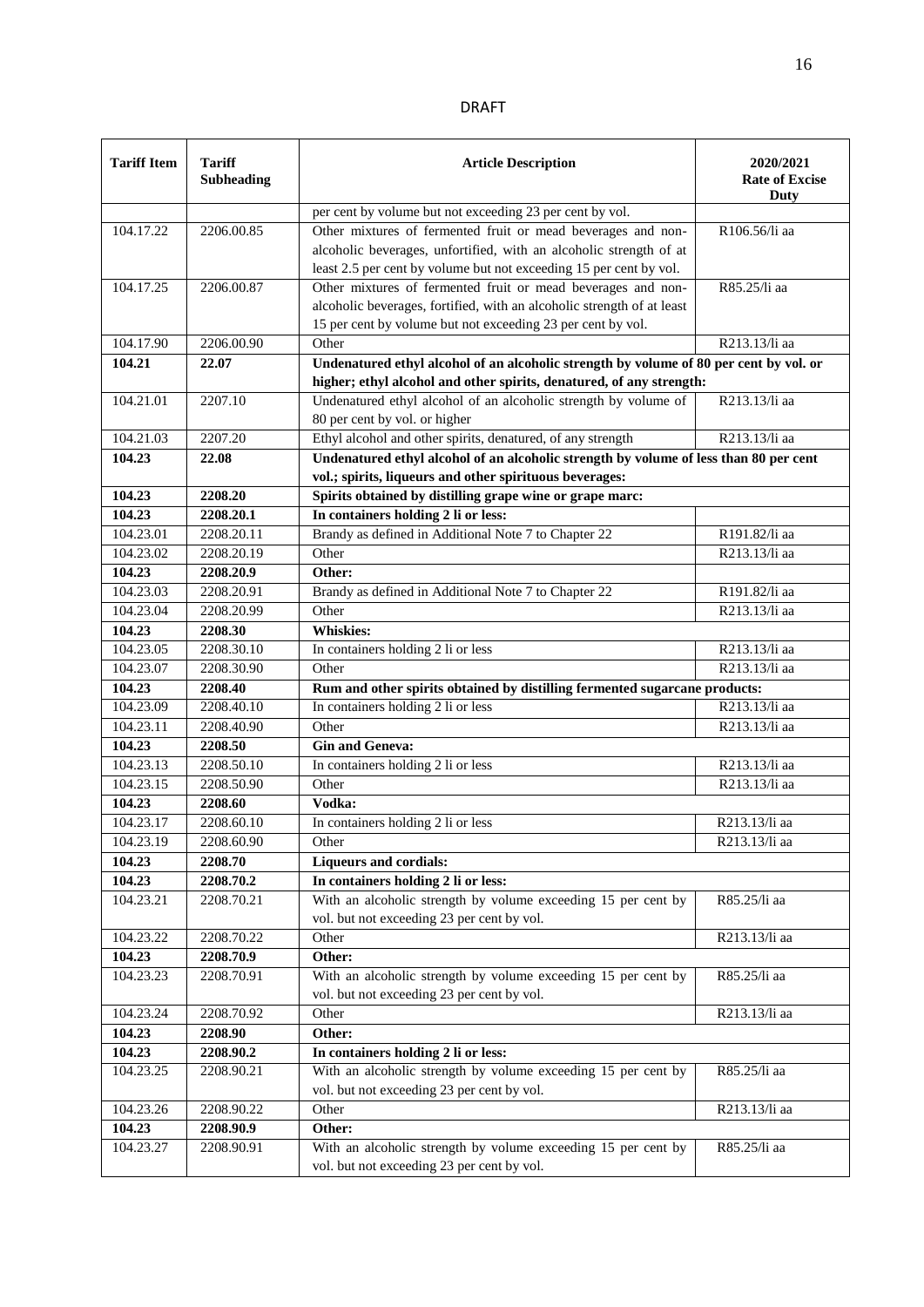| <b>Tariff Item</b> | <b>Tariff</b><br><b>Subheading</b> | <b>Article Description</b>                                                         | 2020/2021<br><b>Rate of Excise</b><br><b>Duty</b> |  |  |  |  |  |
|--------------------|------------------------------------|------------------------------------------------------------------------------------|---------------------------------------------------|--|--|--|--|--|
| 104.23.28          | 2208.90.92                         | Other                                                                              | R213.13/li aa                                     |  |  |  |  |  |
| 104.30             | 24.02                              | Cigars, cheroots, cigarillos and cigarettes, of tobacco or of tobacco substitutes: |                                                   |  |  |  |  |  |
| 104.30             | 2402.10                            | Cigars, cheroots and cigarillos containing tobacco:                                |                                                   |  |  |  |  |  |
| 104.30.01          | 2402.10.10                         | <b>Imported from Switzerland</b>                                                   | R4 193.62/kg net                                  |  |  |  |  |  |
| 104.30.03          | 2402.10.90                         | Other                                                                              | R4 193.62/kg net                                  |  |  |  |  |  |
| 104.30             | 2402.20                            | <b>Cigarettes containing tobacco:</b>                                              |                                                   |  |  |  |  |  |
| 104.30.05          | 2402.20.10                         | <b>Imported from Switzerland</b>                                                   | R8.70/10 cigarettes                               |  |  |  |  |  |
| 104.30.07          | 2402.20.90                         | Other                                                                              | R8.70/10 cigarettes                               |  |  |  |  |  |
| 104.30             | 2402.90.1                          | Cigars, cheroots and cigarillos of tobacco substitutes:                            |                                                   |  |  |  |  |  |
| 104.30.09          | 2402.90.12                         | <b>Imported from Switzerland</b>                                                   | R4 193.62/kg net                                  |  |  |  |  |  |
| 104.30.11          | 2402.90.14                         | Other                                                                              | R4 193.62/kg net                                  |  |  |  |  |  |
| 104.30             | 2402.90.2                          | <b>Cigarettes of tobacco substitutes:</b>                                          |                                                   |  |  |  |  |  |
| 104.30.13          | 2402.90.22                         | <b>Imported from Switzerland</b>                                                   | R8.70/10 cigarettes                               |  |  |  |  |  |
| 104.30.15          | 2402.90.24                         | Other                                                                              | R8.70/10 cigarettes                               |  |  |  |  |  |
| 104.35             | 24.03                              | Other manufactured tobacco and manufactured tobacco substitutes; "homogenised" or  |                                                   |  |  |  |  |  |
|                    |                                    | "reconstituted" tobacco; tobacco extracts and essences:                            |                                                   |  |  |  |  |  |
| 104.35             | 2403.1                             | Smoking tobacco, whether or not containing tobacco substitutes in any proportions: |                                                   |  |  |  |  |  |
| 104.35.01          | 2403.11                            | Water pipe tobacco specified in Subheading Note 1 to Chapter 24<br>R231.69/kg net  |                                                   |  |  |  |  |  |
| 104.35             | 2403.19                            | Other:                                                                             |                                                   |  |  |  |  |  |
| 104.35.02          | 2403.19.10                         | Pipe tobacco in immediate packings of a content of less than 5 kg                  | R231.69/kg net                                    |  |  |  |  |  |
| 104.35.03          | 2403.19.20                         | Other pipe tobacco                                                                 | R231.69/kg net                                    |  |  |  |  |  |
| 104.35.05          | 2403.19.30                         | Cigarette tobacco                                                                  | R391.06/kg                                        |  |  |  |  |  |
| 104.35             | 2403.91                            | "Homogenised or "reconstituted" tobacco:                                           |                                                   |  |  |  |  |  |
| 104.35.11          | 2403.91.10                         | <b>Imported from Switzerland</b>                                                   | R815.63/kg                                        |  |  |  |  |  |
| 104.35.13          | 2403.91.90                         | Other                                                                              | R815.63/kg                                        |  |  |  |  |  |
| 104.35             | 2403.99                            | Other:                                                                             |                                                   |  |  |  |  |  |
| 104.35.15          | 2403.99.30                         | Other cigarette tobacco substitutes                                                | R391.06/kg                                        |  |  |  |  |  |
| 104.35.17          | 2403.99.40                         | Other pipe tobacco substitutes                                                     | R231.69/kg net                                    |  |  |  |  |  |
| 104.35.19          | 2403.99.90                         | Other                                                                              | R815.63/kg                                        |  |  |  |  |  |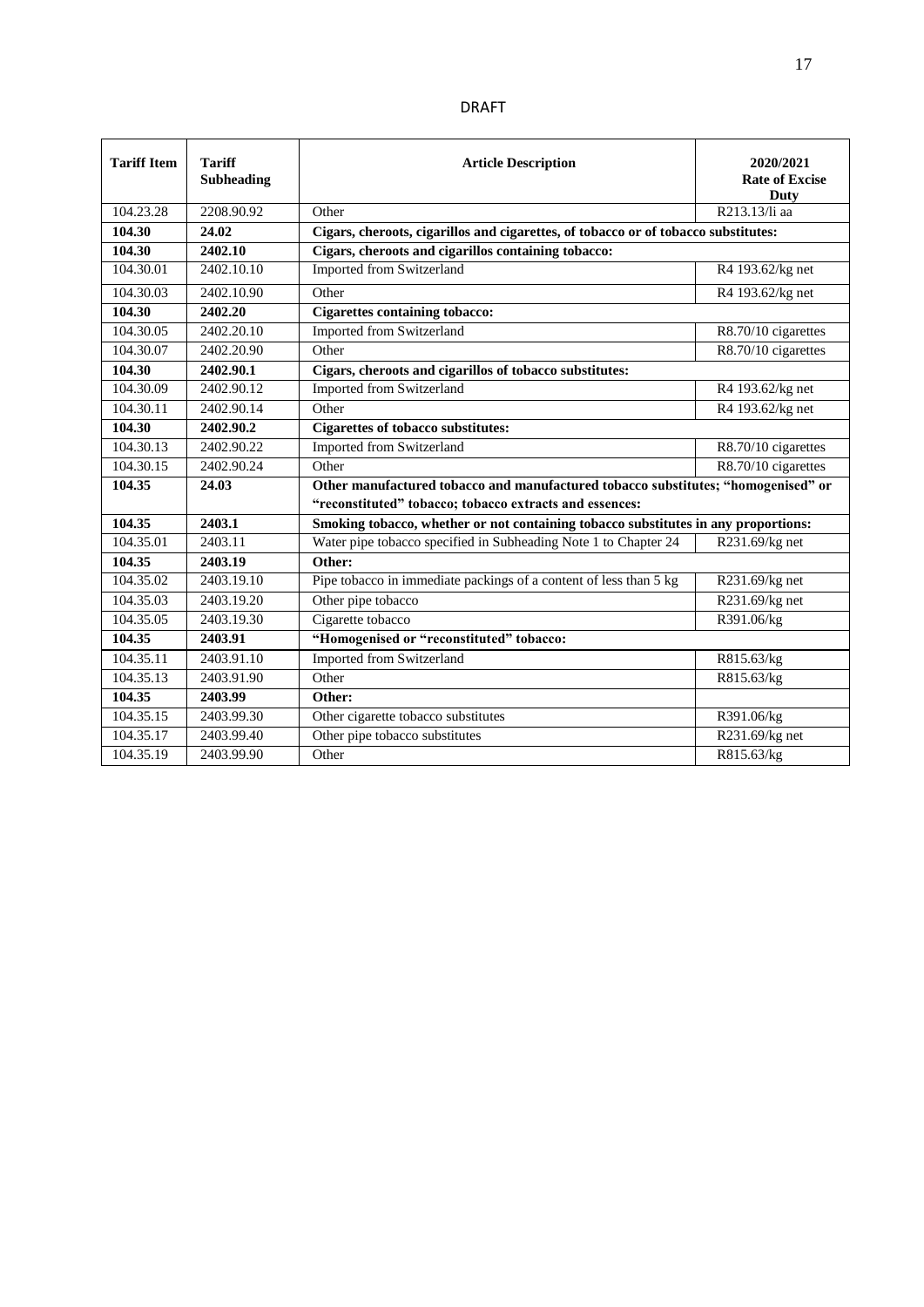## **Schedule II Part II**

**1.** By the deletion in part 2A of Schedule No. 1 of the following tariff subheadings:

| <b>Tariff Item</b> | Tariff<br><b>Subheading</b> | <b>Article Description</b>          | <b>Rate of Excise Duty</b> |
|--------------------|-----------------------------|-------------------------------------|----------------------------|
| 104.35.07          | 2403.99.30                  | Other cigarette tobacco substitutes | R374.58/kg                 |
| 104.35.09          | 2403.99.40                  | Other pipe tobacco substitutes      | $R215.52/kg$ net           |

## **2.** By the insertion in part 2A of Schedule No. 1 of the following tariff

subheadings

| <b>Tariff Item</b> | Tariff<br><b>Subheading</b> | <b>Article Description</b>                | <b>Rate of Excise Duty</b> |
|--------------------|-----------------------------|-------------------------------------------|----------------------------|
| 104.35             | 2403.91                     | "Homogenised" or "reconstituted" tobacco: |                            |
| 104.35.11          | 2403.91.10                  | Imported from Switzerland                 | R815.63/kg                 |
| 104.35.13          | 2403.91.90                  | Other                                     | R815.63/kg                 |
| 104.35.15          | 2403.99.30                  | Other cigarette tobacco substitutes       | R391.06/kg                 |
| 104.35.17          | 2403.99.40                  | Other pipe tobacco substitutes            | $R231.69/kg$ net           |
| 104.35.19          | 2403.99.90                  | Other                                     | R815.63/kg                 |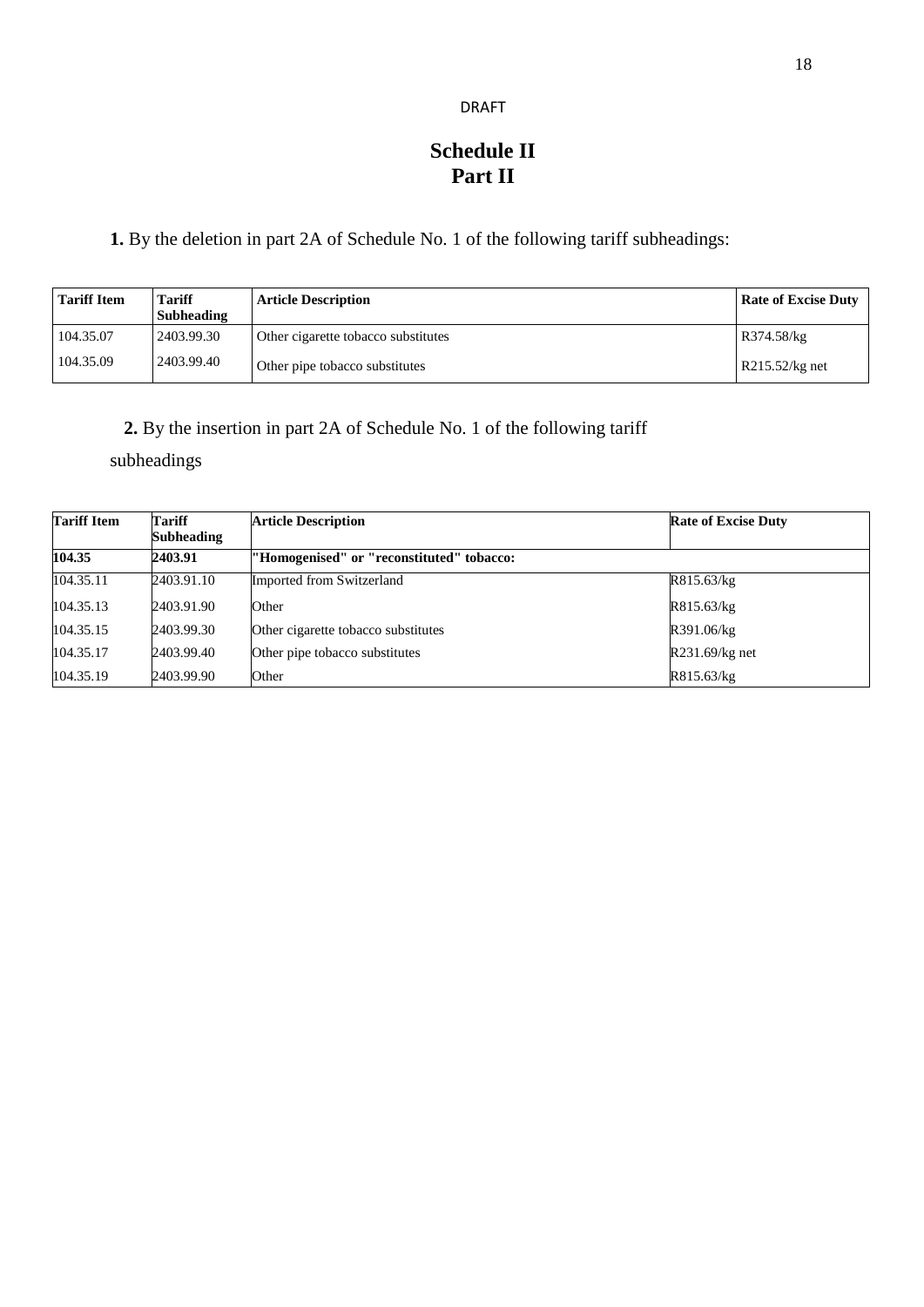## **Schedule II Part III**

**1.** By the deletion in Schedule No. 6 of the following rebate items:

| <b>Rebate Item</b> | <b>Tariff Item</b> | <b>Rebate Code</b> | CD | <b>Description</b>                  | <b>Extent of Rebate</b> | <b>Extent of Refund</b>                         |
|--------------------|--------------------|--------------------|----|-------------------------------------|-------------------------|-------------------------------------------------|
| 622.07             | 104.35.07          | 05.01              | 74 | Other cigarette tobacco substitutes | Full duty               |                                                 |
| 622.07             | 104.35.09          | 06.01              | 72 | Other pipe tobacco substitutes      | Full duty               |                                                 |
| 622.12             | 104.35.07          | 05.01              | 73 | Other cigarette tobacco substitutes | Full duty               |                                                 |
| 622.12             | 104.35.09          | 06.01              | 71 | Other pipe tobacco substitutes      | Full duty               |                                                 |
| 622.22             | 104.35.07          | 05.01              | 71 | Other cigarette tobacco substitutes |                         | As provided in Note 4 to this<br><b>Section</b> |
| 622.22             | 104.35.09          | 06.01              | 75 | Other pipe tobacco substitutes      |                         | As provided in Note 4 to this<br>Section        |

**4.** By the insertion in Schedule No. 6 of the following rebate items: